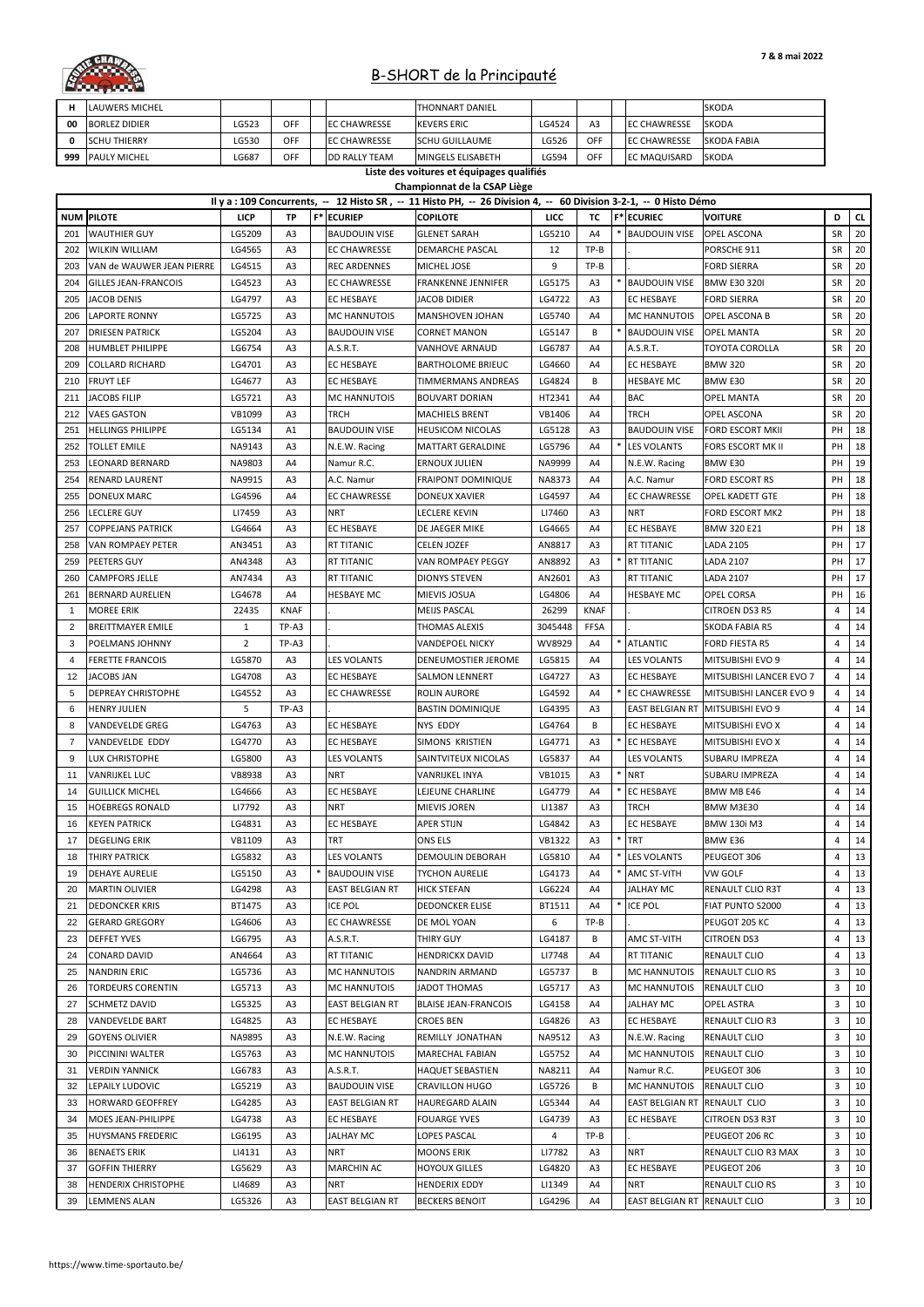| 40 | <b>MAZIERS DIMITRI</b>           | LG4522        | A <sub>3</sub> | <b>EC CHAWRESSE</b>    | <b>MEULEMANS DAVID</b>       | LG4593         | A4             |        | <b>EC CHAWRESSE</b>          | <b>FORD FOCUS</b>           | $\mathbf{3}$   | 11 |
|----|----------------------------------|---------------|----------------|------------------------|------------------------------|----------------|----------------|--------|------------------------------|-----------------------------|----------------|----|
| 41 | <b>PEIFFER NICOLA</b>            | LG6408        | A <sub>3</sub> | <b>AMC ST-VITH</b>     | <b>SCHMITZ QUENTIN</b>       | LG6417         | B              |        | <b>AMC ST-VITH</b>           | <b>CITROEN C2R2 MAX</b>     | Δ              | 12 |
| 42 | <b>REMILLY JORDAN</b>            | NA9451        | A3             | N.E.W. Racing          | <b>SERLEZ MICHAEL</b>        | NA9900         | B              |        | N.E.W. Racing                | PEUGEOT 206                 | 4              | 12 |
| 44 | <b>DARDENNE DAVID</b>            | LG4657        | A <sub>3</sub> | <b>EC HESBAYE</b>      | PESTIAUX DAVID               | LG4529         | A3             |        | <b>EC CHAWRESSE</b>          | <b>OPEL ADAM</b>            | Δ              | 12 |
| 45 | <b>LARIVIERE BENOIT</b>          | LG5700        | A <sub>3</sub> | <b>MC HANNUTOIS</b>    | <b>DELAGE LUCAS</b>          | LG5728         | B              |        | <b>MC HANNUTOIS</b>          | PEUGEOT 106                 | 4              | 12 |
| 46 | <b>BLAISE RAPHAEL</b>            | LG4112        | A <sub>3</sub> | <b>JALHAY MC</b>       | <b>BOLAND SOPHIE</b>         | LG6201         | B              |        | <b>JALHAY MC</b>             | <b>SKODA FABIA R2</b>       | 3              | 9  |
| 60 | <b>GARSOU ARNAUD</b>             | LG5883        | A3             | <b>LES VOLANTS</b>     | <b>WATHELET THOMAS</b>       | LG5580         | A <sub>3</sub> |        | <b>MARCHIN AC</b>            | PEUGEOT 206                 | 3              | 9  |
| 47 | <b>VERBOVEN RAPHAEL</b>          | LG4545        | A <sub>3</sub> | <b>EC CHAWRESSE</b>    | <b>HENRY DAPHNE</b>          | NA8231         | A <sub>3</sub> | $\ast$ | N.E.W. Racing                | <b>OPEL CORSA</b>           | 3              | 9  |
| 48 | <b>MARISSAL ANTONIN</b>          | LG6228        | A <sub>3</sub> | <b>JALHAY MC</b>       | <b>ORBAN CELINE</b>          | LG6238         | A4             |        | <b>JALHAY MC</b>             | OPEL CORSA A GSI            | 3              | 9  |
| 50 | <b>DE KRAHE SEBASTIEN</b>        | LG5192        | A3             | <b>BAUDOUIN VISE</b>   | <b>LOHAY YORICK</b>          | LG5235         | A4             |        | <b>BAUDOUIN VISE</b>         | <b>CITROEN SAXO</b>         | 3              | 9  |
| 51 | <b>OTTO RENAUD</b>               | LG4587        | A3             | <b>EC CHAWRESSE</b>    | <b>DECROUPETTE THIBAULT</b>  | LG4572         | B              |        | <b>EC CHAWRESSE</b>          | <b>CITROEN SAXO</b>         | 3              | 9  |
| 52 | <b>MOTTOULLE DAVID</b>           | LG5753        | A3             | <b>MC HANNUTOIS</b>    | <b>URBAIN PATRICK</b>        | LG5769         | A4             |        | <b>MC HANNUTOIS</b>          | PEUGEOT 205 GTI             | 3              | 9  |
| 53 | <b>VAN KESSEL PATRICK</b>        | LG4721        | A3             | <b>HESBAYE MC</b>      | <b>FALQUE LAURA</b>          | NA9208         | A4             | $\ast$ | N.E.W. Racing                | <b>CITROEN SAXO</b>         | 3              | 9  |
| 54 | <b>SCHMIDT CEDRIC</b>            | LG5310        | A3             | <b>EAST BELGIAN RT</b> | <b>RE GINO</b>               | LG4365         | A <sub>3</sub> |        | <b>EAST BELGIAN RT</b>       | <b>OPEL CORSA</b>           | 3              | 9  |
| 55 | <b>MAHAUT TOM</b>                | LG4839        | A3             | <b>EC HESBAYE</b>      | <b>GILLES DENIS</b>          | LG4807         | A4             |        | <b>EC HESBAYE</b>            | <b>CITROEN SAXO</b>         | 3              |    |
| 56 | <b>KOHL FERNAND</b>              | LG4135        | A <sub>3</sub> | <b>JALHAY MC</b>       | <b>REENAERS JEAN-PIERRE</b>  | LG4136         | A <sub>3</sub> |        | <b>JALHAY MC</b>             | <b>SUZUKI SWIFT SPORT</b>   | 3              |    |
| 57 | <b>LUYCKX GUNTHER</b>            | AN7488        | A <sub>3</sub> | <b>RT TITANIC</b>      | <b>CONARD BART</b>           | AN7751         | A4             |        | <b>RT TITANIC</b>            | <b>CITROEN SAXO</b>         | 3              |    |
| 58 | <b>DUCHESNE JEAN-LOUIS</b>       | LG4273        | A <sub>3</sub> | <b>CAN-HAM</b>         | <b>BRASSEUR NATHALIE</b>     | LG5593         | A <sub>4</sub> |        | <b>MARCHIN AC</b>            | PEUGEOT 106GTI              | 3              | 9  |
| 59 | <b>DETHIEGE GILLES</b>           | NA9929        | A3             | N.E.W. Racing          | YERNA THOMAS                 | <b>NA9857</b>  | A4             |        | N.E.W. Racing                | PEUGEOT 106 GTI             | 3              | 9  |
| 61 | <b>DACO ALAIN</b>                | LG4538        | A3             | <b>EC CHAWRESSE</b>    | JACQUEMIN CORENTAIN          | NA8326         | A4             |        | <b>EC Bayard</b>             | <b>RENAULT CLIO</b>         | $\overline{2}$ | 6  |
| 62 | DACO ZOE                         | LG4579        | A3             | <b>EC CHAWRESSE</b>    | <b>DEGLIN FRANCOIS</b>       | LX7732         | A <sub>3</sub> |        | <b>MCHS</b>                  | <b>RENAULT CLIO</b>         | $\overline{2}$ | 6  |
| 63 | <b>LEPAILY KEVIN</b>             | LG5121        | A3             | <b>BAUDOUIN VISE</b>   | <b>TOFFOLI PRIMO</b>         | LG5131         | A3             |        | <b>BAUDOUIN VISE</b>         | <b>RENAULT CLIO RS</b>      | $\overline{2}$ | 6  |
| 64 | LALLEMENT JACQUES-ANTOINE        | LX7774        | A3             | <b>MCHS</b>            | <b>BOULANGER ANTHONY</b>     | LX7742         | A3             |        | <b>MCHS</b>                  | <b>OPEL ASTRA</b>           | $\overline{2}$ | 6  |
| 65 | <b>LAHY FAUSTIN</b>              | LG6251        | A <sub>3</sub> | <b>JALHAY MC</b>       | <b>BEAUVE ADRIEN</b>         | LG6252         | B              |        | <b>JALHAY MC</b>             | <b>RENAULT CLIO2 RS</b>     | $\overline{2}$ | 6  |
| 66 | <b>IWOLFS RONNY</b>              | LG6845        | A3             | A.S.R.T.               | <b>CLOSE ROMIN</b>           | LG4603         | в              |        | <b>EC CHAWRESSE</b>          | <b>RENAULT CLIO</b>         | $\overline{2}$ | 6  |
| 67 | <b>CALLENS JOEL</b>              | HT2799        | A <sub>3</sub> | <b>RAC</b>             | <b>WERION JEAN MICHEL</b>    | HT2831         | A4             |        | <b>RAC</b>                   | Peugeot 206                 | $\overline{2}$ |    |
| 68 | <b>PIRNAY MICHAEL</b>            | LG4103        | A <sub>3</sub> | <b>JALHAY MC</b>       | <b>ACEDO FELIX</b>           | LG4117         | A4             |        | <b>JALHAY MC</b>             | <b>CITROEN AX SPORT</b>     | 3              |    |
| 69 | <b>VAN KESSEL LOUIS-FRANCOIS</b> | LG4600        | A <sub>3</sub> | <b>EC CHAWRESSE</b>    | <b>NYSSEN JEAN-JACQUES</b>   | LG6781         | A4             |        | A.S.R.T.                     | PEUGEOT 205                 | 3              |    |
| 70 | <b>RADOUX LIONEL</b>             | LG6837        | A3             | A.S.R.T.               | THONNARD VALENTIN            | LG6772         | A4             |        | A.S.R.T.                     | PEUGEOT 106                 | 3              |    |
| 71 | <b>BERNARD JULIEN</b>            | LG4778        | A <sub>3</sub> | <b>HESBAYE MC</b>      | MIEVIS LOGAN                 | LG4705         | A4             |        | <b>HESBAYE MC</b>            | PEUGEOT 106 RALLYE          | 3              |    |
| 72 | <b>ORBAN EMILIEN</b>             | <b>NA8068</b> | A4             | R.R.C.Mosan            | <b>WILMET EMMANUEL</b>       | <b>NA9224</b>  | A3             |        | <b>EC Bayard</b>             | PEUGEOT 106                 | 3              |    |
| 73 | <b>MICHEL Aubry</b>              | LG4525        |                | <b>EC CHAWRESSE</b>    | <b>MICHEL Gatien</b>         | LG4607         | A4             |        | <b>EC CHAWRESSE</b>          | Citroen Saxo                | $\overline{2}$ |    |
|    |                                  |               | A4             |                        |                              |                |                |        |                              |                             |                |    |
| 74 | <b>NIVARD GREGORY</b>            | LG4145        | A4             | JALHAY MC              | LEDOUX CAROLINE              | LG4105         | B              |        | <b>JALHAY MC</b>             | <b>OPEL CORSA GSI</b>       | $\overline{2}$ |    |
| 75 | <b>WERTZ JEAN FRANCOIS</b>       | LG4138        | A4             | <b>JALHAY MC</b>       | <b>WERTZ PIERRE YVES</b>     | LG4139         | A4             |        | <b>JALHAY MC</b>             | PEUGEOT 206                 | $\overline{2}$ |    |
| 76 | <b>MONBALLIN DIDIER</b>          | LG4277        | A <sub>3</sub> | <b>CAN-HAM</b>         | <b>LECLERCQ JOEL</b>         | LG4746         | A4             |        | <b>HESBAYE MC</b>            | <b>RENAULT TWINGO</b>       | $\overline{2}$ |    |
| 78 | <b>IDESSAUCY HERVE</b>           | LG4583        | A4             | <b>EC CHAWRESSE</b>    | <b>VANGEEBERGEN FRANCOIS</b> | LG4526         | B              |        | <b>EC CHAWRESSE</b>          | Peugeot 208                 | $\overline{2}$ |    |
| 79 | <b>BERCK CEDRIC</b>              | LG5226        | A <sub>3</sub> | <b>BAUDOUIN VISE</b>   | <b>RASKIN BENOIT</b>         | LG5168         | A4             |        | <b>BAUDOUIN VISE</b>         | <b>CITROEN SAXO</b>         | 2              |    |
| 80 | <b>BUYLE ANTOINE</b>             | LG4384        | A <sub>3</sub> | <b>EAST BELGIAN RT</b> | <b>MAITREJEAN GUILLAUME</b>  | LG6764         | A4             |        | A.S.R.T.                     | <b>CITROEN SAXO VTS 16V</b> | $\overline{2}$ |    |
| 81 | <b>CAPRASSE CHARLES</b>          | LG4834        | A4             | <b>EC HESBAYE</b>      | <b>CAILLOUX CHARLOTTE</b>    | LG4795         | A4             |        | <b>EC HESBAYE</b>            | PEUGEOT 206                 | $\overline{2}$ |    |
| 82 | <b>CHRISTIAENS JEAN</b>          | LG4684        | A <sub>3</sub> | <b>EC HESBAYE</b>      | <b>MORUE LAURINE</b>         | LG4682         | A4             |        | <b>EC HESBAYE</b>            | <b>CITROEN SAXO</b>         | $\overline{2}$ |    |
| 83 | KIELBASA NICOLAS                 | NA8655        | A <sub>3</sub> | <b>EC Bayard</b>       | <b>WALTZING LOUISE</b>       | LG6740         | A <sub>4</sub> |        | $*$ A.S.R.T.                 | Peugeot 206                 | $\overline{2}$ |    |
| 84 | <b>CUNIN SYLVAIN</b>             | NA8495        | A <sub>3</sub> | N.E.W. Racing          | <b>GRANDMONT JULIE</b>       | NA9120         | A4             |        | <b>EC Bayard</b>             | PEUGEOT 106                 | $\overline{2}$ |    |
| 85 | <b>SCHOENAERS BART</b>           | LI8596        | A <sub>3</sub> | <b>NRT</b>             | <b>SWITTEN DAFNE</b>         | LI8965         | A4             | $\ast$ | <b>NRT</b>                   | <b>OPEL CORSA A</b>         | $\overline{2}$ |    |
| 86 | <b>ROBYNS PHILIPPE</b>           | LG6804        | A <sub>3</sub> | <b>HMC</b>             | <b>DUPUIS MANON</b>          | LG6805         | B              |        | <b>HMC</b>                   | <b>SUZUKI SWIFT</b>         | $\overline{2}$ |    |
| 87 | <b>FABRY YVES</b>                | LG4564        | A4             | <b>EC CHAWRESSE</b>    | <b>ORBAN ANDRE</b>           | 10             | $TP-B$         |        |                              | <b>SUZUKI SWIFT</b>         | $\overline{2}$ |    |
| 88 | <b>BOHAIN AXEL</b>               | HT2827        | A4             | <b>RAC</b>             | <b>HEUCHAMPS MAUREEN</b>     | $\overline{7}$ | $TP-B$         |        |                              | <b>CITROEN SAXO</b>         | $\overline{2}$ |    |
| 89 | <b>LALLEMENT MICHEL</b>          | LG6828        | A3             | A.S.R.T.               | <b>BRASSEUR JOEL</b>         | LG6788         | A3             |        | A.S.R.T.                     | <b>SUZUKI SWIFT</b>         | $\overline{2}$ |    |
| 90 | <b>SWENNEN LOIC</b>              | LG6105        | A3             | <b>RC ORGANISATION</b> | <b>PROSMANS TOM</b>          | LG6087         | B              |        | RC ORGANISATION SUZUKI SWIFT |                             | $\overline{2}$ |    |
| 91 | <b>FREHISSE SEBASTIEN</b>        | LG4576        | A4             | <b>EC CHAWRESSE</b>    | <b>FREHISSE ANGELIQUE</b>    | LG4571         | A4             | $\ast$ | <b>EC CHAWRESSE</b>          | <b>RENAULT CLIO</b>         | 1              | 2  |

https://www.time-sportauto.be/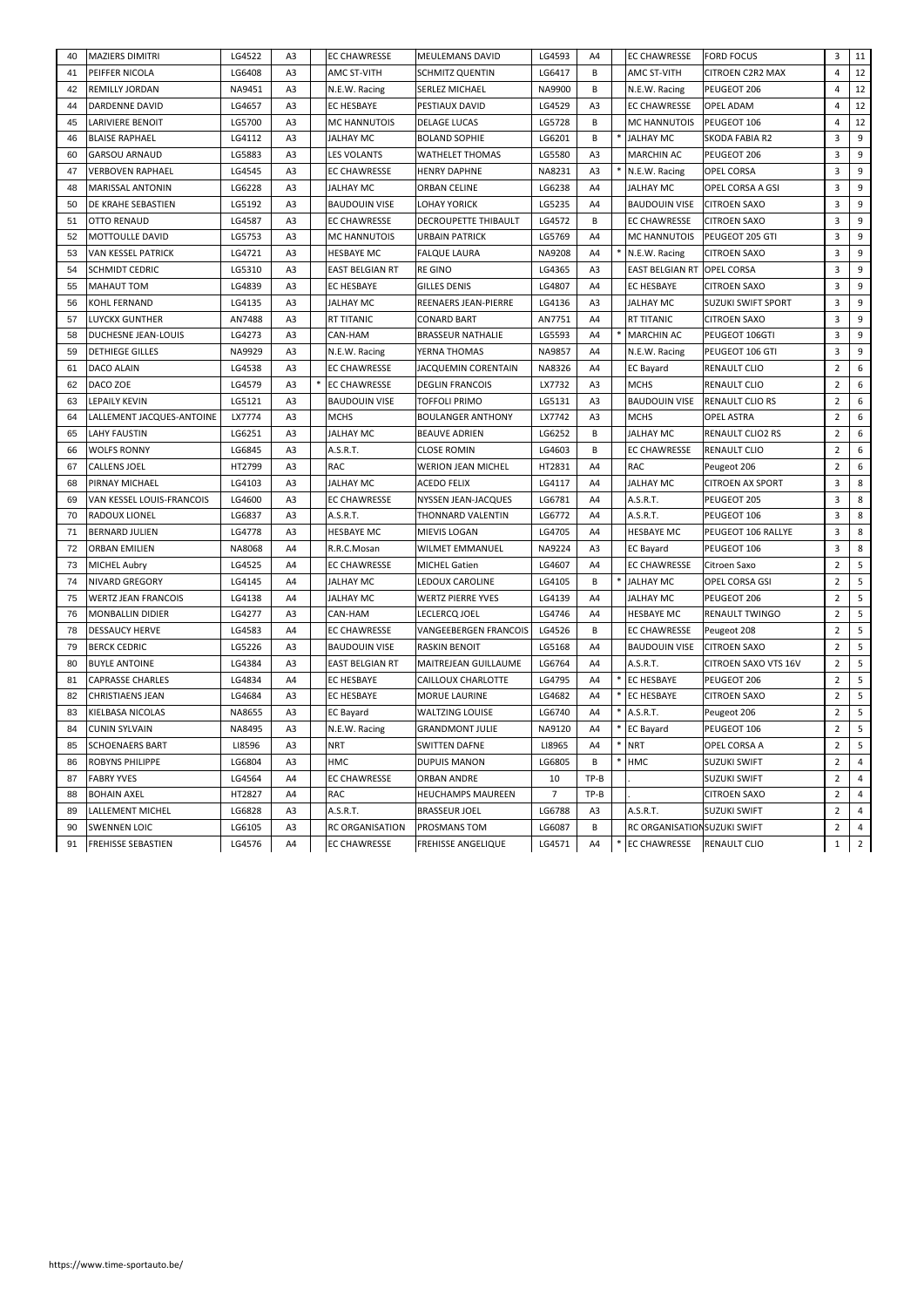#### **B-SHORT de la Principaute Ecurie Chawresse asbl**

|        | <b>D4 - Classification Unofficial</b>       |  |                                                   |                                    |                 |                                               |          |                               |         |        |  |  |  |  |
|--------|---------------------------------------------|--|---------------------------------------------------|------------------------------------|-----------------|-----------------------------------------------|----------|-------------------------------|---------|--------|--|--|--|--|
|        | <b>D4 - Classement Officieux</b>            |  |                                                   |                                    |                 |                                               |          |                               |         |        |  |  |  |  |
|        | After ES / SS: 8 - HERSTAPPE Show(17.44 km) |  |                                                   |                                    |                 |                                               |          |                               |         |        |  |  |  |  |
| Pos No |                                             |  | Pilote                                            | Co-Pilote                          | <b>Licence</b>  | Ecurie                                        | D-CI     | Marque                        | Temps   | D.Prem |  |  |  |  |
|        | 15                                          |  | DEPREAY CHRISTOP <sup>*</sup> ROLIN AURORE        |                                    | LG4552 / LG4592 | EC CHAWRESSE / EC CHA 4-14                    |          | MITSUBISHI LANCEI 49:43       |         |        |  |  |  |  |
| 2      | 2                                           |  | <b>BREITTMAYER EMILE THOMAS ALEXIS</b>            |                                    | 1/3045448       | . / .                                         | $4 - 14$ | <b>SKODA FABIA R5</b>         | 50:05   | 22     |  |  |  |  |
| IЗ     | 4                                           |  | FERETTE FRANCOIS DENEUMOSTIER JERILG5870/LG5815   |                                    |                 | <b>LES VOLANTS / LES VOLAI<sup>4</sup>-14</b> |          | MITSUBISHI EVO 9              | 50:24   | 41     |  |  |  |  |
| 4      | Ι3                                          |  | <b>POELMANS JOHNNY</b> * VANDEPOEL NICKY 2/WV8929 |                                    |                 | / ATLANTIC                                    | $4 - 14$ | <b>FORD FIESTA R5</b>         | 50:26   | 43     |  |  |  |  |
| 5      |                                             |  | <b>MOREE ERIK</b>                                 | <b>MEIJS PASCAL</b>                | 22435 / 26299   |                                               | $4 - 14$ | <b>CITROEN DS3 R5</b>         | 51:09   | 1:26   |  |  |  |  |
| 6      | l6                                          |  | <b>HENRY JULIEN</b>                               | <b>BASTIN DOMINIQUE</b>            | 5/LG4395        | / EAST BELGIAN RT                             | $4 - 14$ | <b>MITSUBISHI EVO 9</b>       | 51:45   | 2:02   |  |  |  |  |
| 17     |                                             |  | <b>VANDEVELDE EDDY</b>                            | SIMONS KRISTIEN LG4770/LG4771      |                 | EC HESBAYE / EC HESBAY 4-14                   |          | <b>MITSUBISHI EVO X</b>       | 52:36   | 2:53   |  |  |  |  |
| 8      | 16                                          |  | <b>KEYEN PATRICK</b>                              | <b>APER STIJN</b>                  | LG4831 / LG4842 | EC HESBAYE / EC HESBAY 4-14                   |          | <b>BMW 130i M3</b>            | 52:49   | 3:06   |  |  |  |  |
| 9      | 41                                          |  | <b>PEIFFER NICOLA</b>                             | <b>SCHMITZ QUENTIN</b>             | LG6408 / LG6417 | AMC ST-VITH / AMC ST-VIT 4-12                 |          | CITROEN C2R2 MAX 53:24        |         | 3:41   |  |  |  |  |
| 10     | 19                                          |  | <b>DEHAYE AURELIE</b>                             | * TYCHON AURELIE                   | LG5150 / LG4173 | BAUDOUIN VISE / AMC ST-4-13                   |          | <b>VW GOLF</b>                | 53:53   | 4:10   |  |  |  |  |
| 11     | 14                                          |  | <b>GUILLICK MICHEL</b>                            | * LEJEUNE CHARLINE LG4666 / LG4779 |                 | EC HESBAYE / EC HESBAY 4-14                   |          | BMW MB E46                    | 54:21   | 4:38   |  |  |  |  |
| 12     | 21                                          |  | <b>DEDONCKER KRIS</b>                             | DEDONCKER ELISE BT1475 / BT1511    |                 | ICE POL / ICE POL                             | 4-13     | FIAT PUNTO S2000              | 54:55   | 5:12   |  |  |  |  |
| 13     | 24                                          |  | <b>CONARD DAVID</b>                               | <b>HENDRICKX DAVID</b>             | AN4664 / LI7748 | RT TITANIC / RT TITANIC                       | $4 - 13$ | <b>RENAULT CLIO</b>           | 56:19   | 6:36   |  |  |  |  |
| 14     | 20                                          |  | <b>MARTIN OLIVIER</b>                             | <b>HICK STEFAN</b>                 | LG4298 / LG6224 | EAST BELGIAN RT / JALHA 4-13                  |          | <b>RENAULT CLIO R3T 56:29</b> |         | 6:46   |  |  |  |  |
| 15     | 15                                          |  | <b>HOEBREGS RONALD MIEVIS JOREN</b>               |                                    | LI7792 / LI1387 | NRT / TRCH                                    | $4 - 14$ | BMW M3E30                     | 57:36   | 7:53   |  |  |  |  |
| 16     | 23                                          |  | <b>DEFFET YVES</b>                                | <b>THIRY GUY</b>                   | LG6795 / LG4187 | A.S.R.T. / AMC ST-VITH                        | $4 - 13$ | <b>CITROEN DS3</b>            | 57:42   | 7:59   |  |  |  |  |
| 17     | 11                                          |  | <b>VANRIJKEL LUC</b>                              | <b>VANRIJKEL INYA</b>              | VB8938 / VB1015 | NRT / NRT                                     | $4 - 14$ | <b>SUBARU IMPREZA</b>         | 1:01:53 | 12:10  |  |  |  |  |
| 18     | 19                                          |  | LUX CHRISTOPHE                                    | SAINTVITEUX NICOLALG5800 / LG5837  |                 | LES VOLANTS / LES VOLAI <sup>4-14</sup>       |          | <b>SUBARU IMPREZA</b>         | 1:04:20 | 14:37  |  |  |  |  |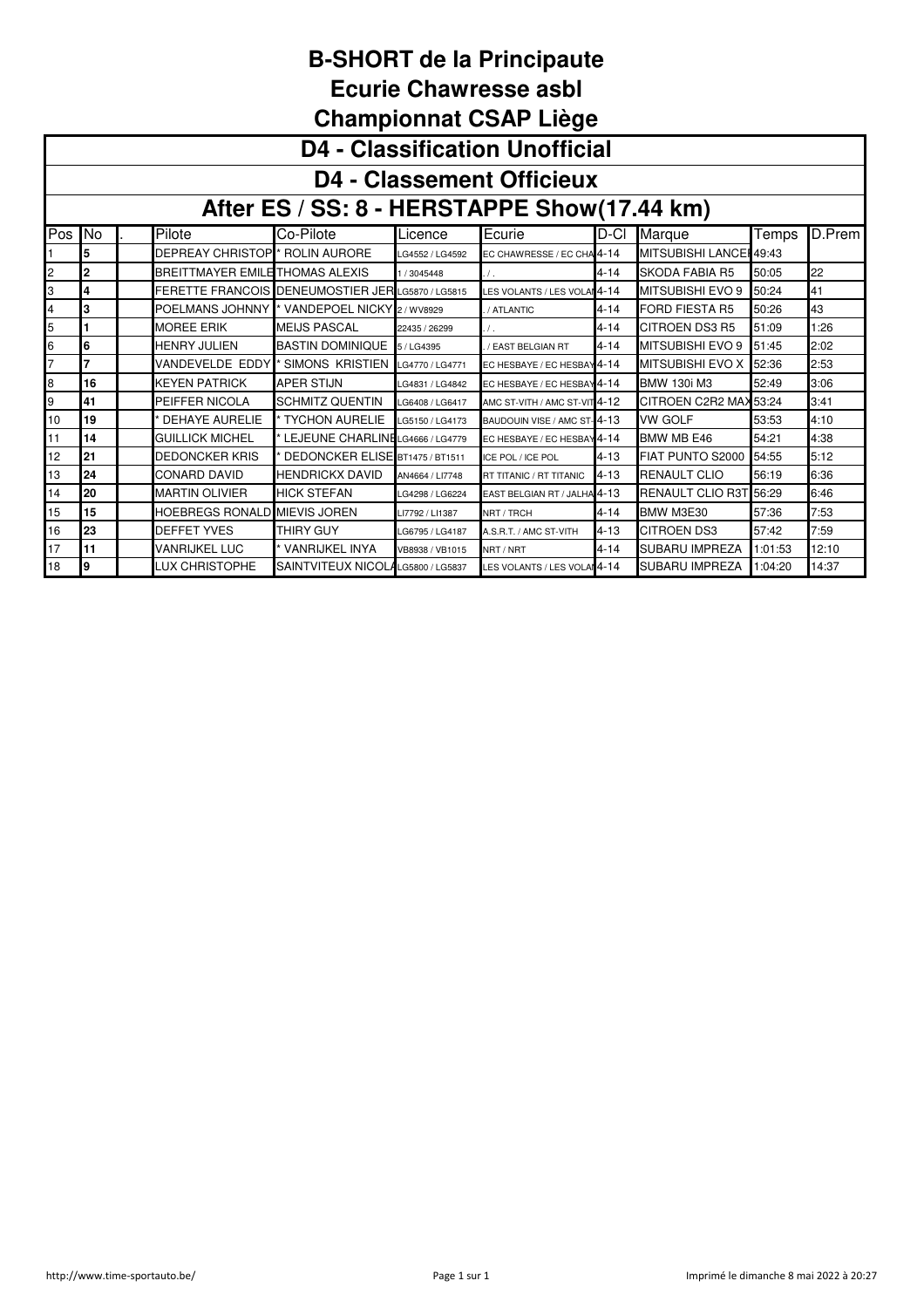#### **B-SHORT de la Principaute Ecurie Chawresse asbl Championnat CSAP Liège**

|                | <b>CHAMPIONIAL COAF LIGGS</b>        |  |                                  |                                                                 |                 |                                 |          |                         |         |        |  |  |
|----------------|--------------------------------------|--|----------------------------------|-----------------------------------------------------------------|-----------------|---------------------------------|----------|-------------------------|---------|--------|--|--|
|                | D1-D2-D3 - Classification Unofficial |  |                                  |                                                                 |                 |                                 |          |                         |         |        |  |  |
|                |                                      |  |                                  | D1-D2-D3 - Classement Officieux                                 |                 |                                 |          |                         |         |        |  |  |
|                |                                      |  |                                  | After ES / SS: 8 - HERSTAPPE Show(17.44 km)                     |                 |                                 |          |                         |         |        |  |  |
| Pos            | No                                   |  | Pilote                           | Co-Pilote                                                       | Licence         | Ecurie                          | D-CI     | Marque                  | Temps   | D.Prem |  |  |
| 1              | 26                                   |  | TORDEURS CORENT JADOT THOMAS     |                                                                 | G5713 / LG5717  | MC HANNUTOIS / MC HANI 3-10     |          | RENAULT CLIO            | 53:06   |        |  |  |
| 2              | 25                                   |  | NANDRIN ERIC                     | NANDRIN ARMAND                                                  | LG5736 / LG5737 | MC HANNUTOIS / MC HANI 3-10     |          | RENAULT CLIO RS         | 53:12   | 6      |  |  |
| 3              | 27                                   |  | SCHMETZ DAVID                    | <b>BLAISE JEAN-FRANC</b>                                        | LG5325 / LG4158 | EAST BELGIAN RT / JALHA 3-10    |          | OPEL ASTRA              | 53:55   | 49     |  |  |
| 4              | 65                                   |  | LAHY FAUSTIN                     | <b>BEAUVE ADRIEN</b>                                            | LG6251 / LG6252 | JALHAY MC / JALHAY MC           | $2-6$    | RENAULT CLIO2 RS 54:17  |         | 1:11   |  |  |
| 5              | 31                                   |  | VERDIN YANNICK                   | HAQUET SEBASTIEN LG6783 / NA8211                                |                 | A.S.R.T. / Namur R.C.           | $3 - 10$ | PEUGEOT 306             | 54:52   | 1:46   |  |  |
| 6              | 68                                   |  | PIRNAY MICHAEL                   | <b>ACEDO FELIX</b>                                              | LG4103 / LG4117 | JALHAY MC / JALHAY MC           | $3 - 8$  | CITROEN AX SPORT54:55   |         | 1:49   |  |  |
| $\overline{7}$ | 35                                   |  | HUYSMANS FREDER∥LOPES PASCAL     |                                                                 | LG6195 / 4      | JALHAY MC / .                   | $3 - 10$ | PEUGEOT 206 RC          | 55:16   | 2:10   |  |  |
| 8              | 36                                   |  | <b>BENAETS ERIK</b>              | <b>MOONS ERIK</b>                                               | LI4131 / LI7782 | NRT / NRT                       | $3 - 10$ | RENAULT CLIO R3 N 55:38 |         | 2:32   |  |  |
| 9              | 47                                   |  | VERBOVEN RAPHAEI * HENRY DAPHNE  |                                                                 | LG4545 / NA8231 | EC CHAWRESSE / N.E.W.           | $3-9$    | OPEL CORSA              | 55:39   | 2:33   |  |  |
| 10             | 59                                   |  | <b>DETHIEGE GILLES</b>           | YERNA THOMAS                                                    | NA9929 / NA9857 | N.E.W. Racing / N.E.W. Rac 3-9  |          | PEUGEOT 106 GTI         | 55:54   | 2:48   |  |  |
| 11             | 38                                   |  | HENDERIX CHRISTOI HENDERIX EDDY  |                                                                 | LI4689 / LI1349 | NRT / NRT                       | $3 - 10$ | RENAULT CLIO RS         | 56:00   | 2:54   |  |  |
| 12             | 48                                   |  | MARISSAL ANTONIN                 | <b>ORBAN CELINE</b>                                             | G6228 / LG6238  | JALHAY MC / JALHAY MC           | $3-9$    | OPEL CORSA A GSI 56:18  |         | 3:12   |  |  |
| 13             | 54                                   |  | <b>SCHMIDT CEDRIC</b>            | <b>RE GINO</b>                                                  | LG5310 / LG4365 | EAST BELGIAN RT / EAST I3-9     |          | OPEL CORSA              | 56:32   | 3:26   |  |  |
| 14             | 61                                   |  | DACO ALAIN                       | JACQUEMIN CORENT                                                | LG4538 / NA8326 | EC CHAWRESSE / EC Baya 2-6      |          | RENAULT CLIO            | 56:34   | 3:28   |  |  |
| 15             | 72                                   |  | ORBAN EMILIEN                    | <b>WILMET EMMANUEL</b>                                          | NA8068 / NA9224 | R.R.C.Mosan / EC Bayard         | 3-8      | PEUGEOT 106             | 56:41   | 3:35   |  |  |
| 16             | 55                                   |  | MAHAUT TOM                       | GILLES DENIS                                                    | G4839 / LG4807  | EC HESBAYE / EC HESBAY 3-9      |          | CITROEN SAXO            | 56:42   | 3:36   |  |  |
| 17             | 39                                   |  | LEMMENS ALAN                     | <b>BECKERS BENOIT</b>                                           | G5326 / LG4296  | EAST BELGIAN RT / EAST          | $13-10$  | RENAULT CLIO            | 56:44   | 3:38   |  |  |
| 18             | 32                                   |  | LEPAILY LUDOVIC                  | <b>CRAVILLON HUGO</b>                                           | G5219 / LG5726  | BAUDOUIN VISE / MC HAN 3-10     |          | RENAULT CLIO            | 57:17   | 4:11   |  |  |
| 19             | 63                                   |  | LEPAILY KEVIN                    | <b>TOFFOLI PRIMO</b>                                            | LG5121 / LG5131 | BAUDOUIN VISE / BAUDOU 2-6      |          | RENAULT CLIO RS         | 57:23   | 4:17   |  |  |
| 20             | 46                                   |  | <b>BLAISE RAPHAEL</b>            | <b>BOLAND SOPHIE</b>                                            | LG4112 / LG6201 | JALHAY MC / JALHAY MC           | $3-9$    | SKODA FABIA R2          | 57:32   | 4:26   |  |  |
| 21             | 53                                   |  | VAN KESSEL PATRIC * FALQUE LAURA |                                                                 | LG4721 / NA9208 | HESBAYE MC / N.E.W. Rac 3-9     |          | CITROEN SAXO            | 57:57   | 4:51   |  |  |
| 22             | 84                                   |  | <b>CUNIN SYLVAIN</b>             | GRANDMONT JULIE NA8495 / NA9120                                 |                 | N.E.W. Racing / EC Bayard 2-5   |          | PEUGEOT 106             | 58:06   | 5:00   |  |  |
| 23             | 62                                   |  | DACO ZOE                         | <b>DEGLIN FRANCOIS</b>                                          | LG4579 / LX7732 | EC CHAWRESSE / MCHS             | $2-6$    | RENAULT CLIO            | 58:21   | 5:15   |  |  |
| 24             | 50                                   |  | DE KRAHE SEBASTIE LOHAY YORICK   |                                                                 | LG5192 / LG5235 | BAUDOUIN VISE / BAUDOL 3-9      |          | CITROEN SAXO            | 59:10   | 6:04   |  |  |
| 25             | 73                                   |  | <b>MICHEL Aubry</b>              | <b>MICHEL Gatien</b>                                            | LG4525 / LG4607 | EC CHAWRESSE / EC CHA 2-5       |          | Citroen Saxo            | 59:25   | 6:19   |  |  |
| 26             | 70                                   |  | <b>RADOUX LIONEL</b>             | THONNARD VALENTI LG6837 / LG6772                                |                 | A.S.R.T. / A.S.R.T.             | $3-8$    | PEUGEOT 106             | 59:58   | 6:52   |  |  |
| 27             | 79                                   |  | <b>BERCK CEDRIC</b>              | <b>RASKIN BENOIT</b>                                            | LG5226 / LG5168 | BAUDOUIN VISE / BAUDOL 2-5      |          | CITROEN SAXO            | 1:00:14 | 7:08   |  |  |
| 28             | 58                                   |  | DUCHESNE JEAN-LOI*               | BRASSEUR NATHALLG4273 / LG5593                                  |                 | CAN-HAM / MARCHIN AC            | $3-9$    | PEUGEOT 106GTI          | 1:00:15 | 7:09   |  |  |
| 29             | 83                                   |  | KIELBASA NICOLAS                 | WALTZING LOUISE NA8655 / LG6740                                 |                 | EC Bayard / A.S.R.T.            | $2 - 5$  | Peugeot 206             | 1:00:38 | 7:32   |  |  |
| 30             | 52                                   |  | MOTTOULLE DAVID                  | <b>URBAIN PATRICK</b>                                           | LG5753 / LG5769 | MC HANNUTOIS / MC HANI3-9       |          | PEUGEOT 205 GTI         | 1:00:55 | 7:49   |  |  |
| 31             | 40                                   |  | <b>MAZIERS DIMITRI</b>           | <b>MEULEMANS DAVID</b>                                          | LG4522 / LG4593 | EC CHAWRESSE / EC CHA 3-11      |          | <b>FORD FOCUS</b>       | 1:01:29 | 8:23   |  |  |
| 32             | 91                                   |  |                                  | FREHISSE SEBASTIE <sup>*</sup> FREHISSE ANGELIC LG4576 / LG4571 |                 | EC CHAWRESSE / EC CHA 1-2       |          | <b>RENAULT CLIO</b>     | 1:01:33 | 8:27   |  |  |
| 33             | 90                                   |  | SWENNEN LOIC                     | PROSMANS TOM                                                    | LG6105 / LG6087 | RC ORGANISATION / RC O 2-4      |          | SUZUKI SWIFT            | 1:01:37 | 8:31   |  |  |
| 34             | 86                                   |  | ROBYNS PHILIPPE                  | <b>DUPUIS MANON</b>                                             | LG6804 / LG6805 | HMC / HMC                       | $2 - 4$  | SUZUKI SWIFT            | 1:02:29 | 9:23   |  |  |
| 35             | 82                                   |  | CHRISTIAENS JEAN                 | MORUE LAURINE                                                   | LG4684 / LG4682 | EC HESBAYE / EC HESBAY 2-5      |          | CITROEN SAXO            | 1:02:38 | 9:32   |  |  |
| 36             | 85                                   |  | SCHOENAERS BART                  | <b>SWITTEN DAFNE</b>                                            | LI8596 / LI8965 | NRT / NRT                       | $2 - 5$  | OPEL CORSA A            | 1:02:59 | 9:53   |  |  |
| 37             | 76                                   |  | <b>MONBALLIN DIDIER</b>          | LECLERCQ JOEL                                                   | LG4277 / LG4746 | CAN-HAM / HESBAYE MC            | $2 - 5$  | RENAULT TWINGO          | 1:03:19 | 10:13  |  |  |
| 38             | 71                                   |  | <b>BERNARD JULIEN</b>            | <b>MIEVIS LOGAN</b>                                             | LG4778 / LG4705 | HESBAYE MC / HESBAYE N3-8       |          | PEUGEOT 106 RALL        | 1:03:54 | 10:48  |  |  |
| 39             | 56                                   |  | KOHL FERNAND                     | REENAERS JEAN-PIELG4135 / LG4136                                |                 | JALHAY MC / JALHAY MC 3-9       |          | SUZUKI SWIFT SPO        | 1:04:28 | 11:22  |  |  |
| 40             | 78                                   |  | DESSAUCY HERVE                   | VANGEEBERGEN FRI LG4583 / LG4526                                |                 | EC CHAWRESSE / EC CHA 2-5       |          | Peugeot 208             | 1:06:16 | 13:10  |  |  |
| 41             | 88                                   |  | <b>BOHAIN AXEL</b>               | HEUCHAMPS MAURE HT2827/7                                        |                 | RAC / .                         | $2 - 4$  | CITROEN SAXO            | 1:09:13 | 16:07  |  |  |
| 42             | 29                                   |  | GOYENS OLIVIER                   | REMILLY JONATHAN NA9895 / NA9512                                |                 | N.E.W. Racing / N.E.W. Rac 3-10 |          | RENAULT CLIO            | 1:17:01 | 23:55  |  |  |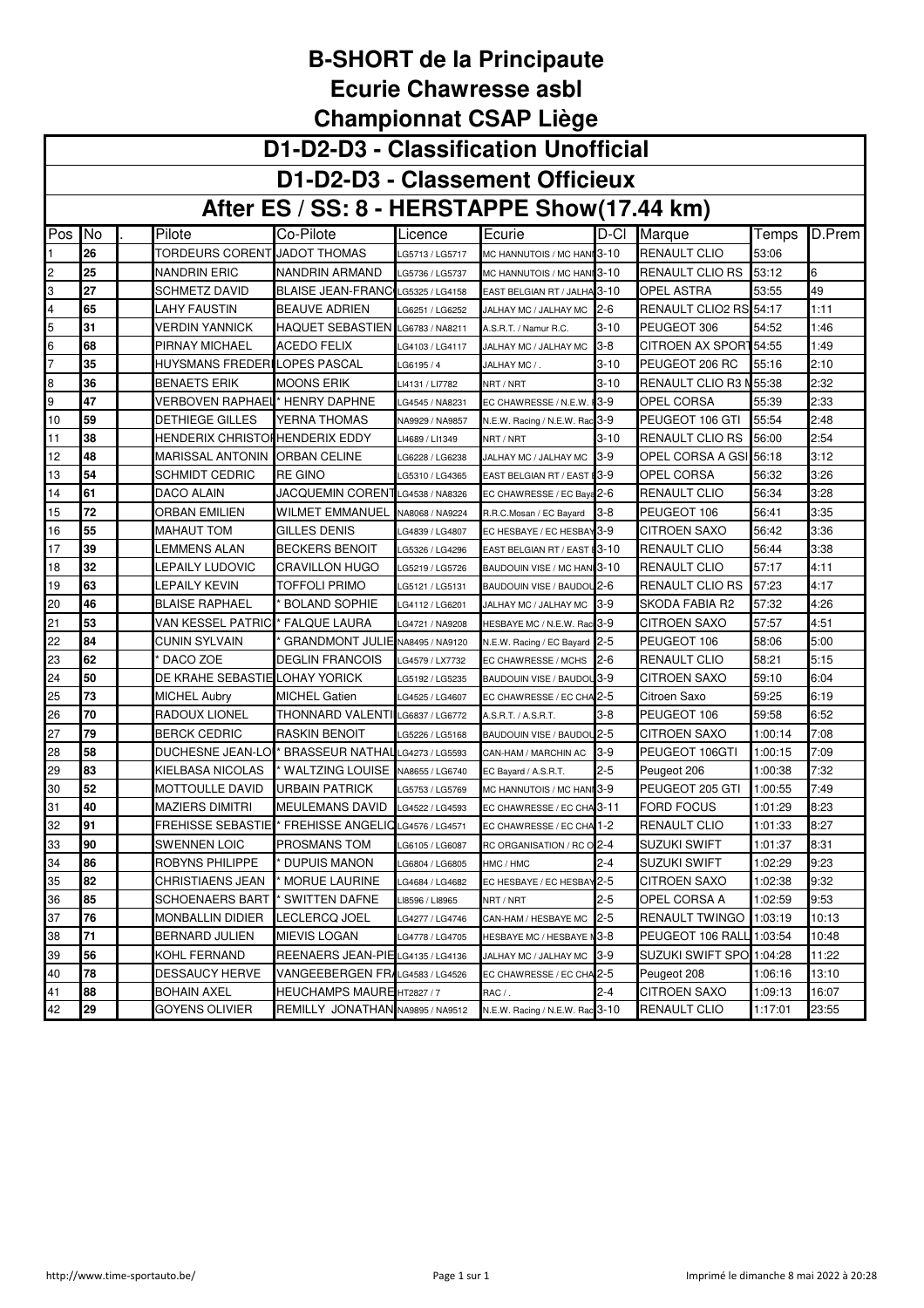#### **Ecurie Chawresse asbl**

|     | <b>Championnat CSAP Liège</b>         |                               |                                    |                 |                                             |              |                         |         |        |  |  |  |  |
|-----|---------------------------------------|-------------------------------|------------------------------------|-----------------|---------------------------------------------|--------------|-------------------------|---------|--------|--|--|--|--|
|     | <b>PH - Classification Unofficial</b> |                               |                                    |                 |                                             |              |                         |         |        |  |  |  |  |
|     | <b>PH - Classement Officieux</b>      |                               |                                    |                 |                                             |              |                         |         |        |  |  |  |  |
|     |                                       |                               |                                    |                 | After ES / SS: 8 - HERSTAPPE Show(17.44 km) |              |                         |         |        |  |  |  |  |
| Pos | <b>INo</b>                            | Pilote                        | Co-Pilote                          | Licence         | Ecurie                                      | D-CI         | Marque                  | Temps   | D.Prem |  |  |  |  |
|     | 252                                   | <b>TOLLET EMILE</b>           | MATTART GERALDIN NA9143 / LG5796   |                 | N.E.W. Racing / LES VOLANTS                 | <b>PH-18</b> | FORS ESCORT MK 156:48   |         |        |  |  |  |  |
| 2   | 251                                   | <b>HELLINGS PHILIPPE</b>      | <b>HEUSICOM NICOLAS</b>            | LG5134 / LG5128 | BAUDOUIN VISE / BAUDOUIN VISE PH-18         |              | FORD ESCORT MKI 59:04   |         | 2:16   |  |  |  |  |
|     | 258                                   | VAN ROMPAEY PETE CELEN JOZEF  |                                    | AN3451 / AN8817 | <b>RT TITANIC / RT TITANIC</b>              | <b>PH-17</b> | <b>LADA 2105</b>        | 1:01:10 | 4:22   |  |  |  |  |
|     | 254                                   | <b>RENARD LAURENT</b>         | FRAIPONT DOMINIQUE NA9915 / NA8373 |                 | A.C. Namur / A.C. Namur                     | <b>PH-18</b> | <b>FORD ESCORT RS</b>   | 1:02:02 | 5:14   |  |  |  |  |
| 5   | 256                                   | <b>LECLERE GUY</b>            | LECLERE KEVIN                      | LI7459 / LI7460 | NRT / NRT                                   | PH-18        | FORD ESCORT MK21:03:36  |         | 6:48   |  |  |  |  |
| 6   | 261                                   | BERNARD AURELIEN MIEVIS JOSUA |                                    | LG4678 / LG4806 | HESBAYE MC / HESBAYE MC                     | <b>PH-16</b> | <b>OPEL CORSA</b>       | 1:03:36 | 6:48   |  |  |  |  |
|     | 255                                   | DONEUX MARC                   | DONEUX XAVIER                      | LG4596 / LG4597 | EC CHAWRESSE / EC CHAWRESSE PH-18           |              | OPEL KADETT GTE 1:04:58 |         | 8:10   |  |  |  |  |

255 DONEUX MARC DONEUX XAVIER LG4596 / LG4597 EC CHAWRESSE / EC CHAWRESSE PH-18 OPEL KADETT GTE 1:04:58 8:10 857 COPPEJANS PATRICK DE JAEGER MIKE LG4664 / LG4665 EC HESBAYE / EC HESBAYE PH-18 BMW 320 E21 1:06:28 9:40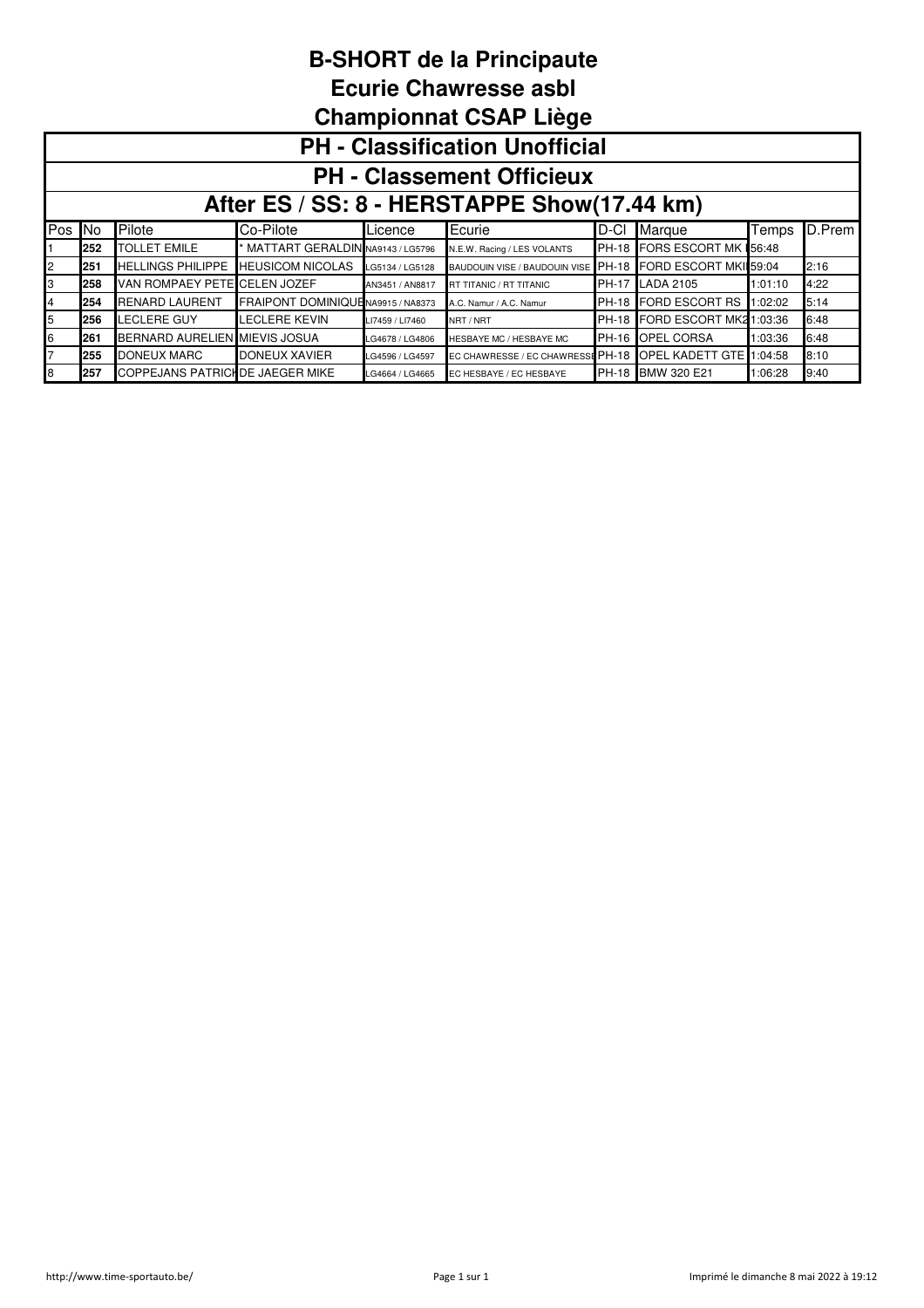**Ecurie Chawresse asbl**

|        | <b>SR</b> - Classification Unofficial       |                                      |                                   |                 |                                     |                          |                       |         |        |  |  |  |  |
|--------|---------------------------------------------|--------------------------------------|-----------------------------------|-----------------|-------------------------------------|--------------------------|-----------------------|---------|--------|--|--|--|--|
|        | <b>SR</b> - Classement Officieux            |                                      |                                   |                 |                                     |                          |                       |         |        |  |  |  |  |
|        | After ES / SS: 8 - HERSTAPPE Show(17.44 km) |                                      |                                   |                 |                                     |                          |                       |         |        |  |  |  |  |
| Pos No |                                             | Pilote                               | Co-Pilote                         | Licence         | Ecurie                              | D-CI.                    | Marque                | Temps   | D.Prem |  |  |  |  |
|        | 205                                         | <b>JACOB DENIS</b>                   | <b>JACOB DIDIER</b>               | LG4797 / LG4722 | EC HESBAYE / EC HESBAYE             | <b>SR-20</b>             | <b>FORD SIERRA</b>    | 55:57   |        |  |  |  |  |
| 2      | 202                                         | <b>WILKIN WILLIAM</b>                | <b>DEMARCHE PASCAL</b>            | LG4565 / 12     | EC CHAWRESSE / .                    | SR-20                    | PORSCHE 911           | 56:26   | 29     |  |  |  |  |
| 3      | 212                                         | <b>VAES GASTON</b>                   | <b>MACHIELS BRENT</b>             | VB1099 / VB1406 | TRCH / TRCH                         | <b>SR-20</b>             | <b>OPEL ASCONA</b>    | 57:04   | 1:07   |  |  |  |  |
| 4      | 203                                         | VAN de WAUWER JEAN PIERREMICHEL JOSE |                                   | LG4515 / 9      | REC ARDENNES / .                    | <b>SR-20</b>             | <b>FORD SIERRA</b>    | 57:06   | 1:09   |  |  |  |  |
| 5      | 204                                         | GILLES JEAN-FRANCOIS                 | FRANKENNE JENNIFERLG4523 / LG5175 |                 | EC CHAWRESSE / BAUDOUIN VISE SR-20  |                          | <b>BMW E30 3201</b>   | 58:32   | 2:35   |  |  |  |  |
| 6      | 206                                         | <b>LAPORTE RONNY</b>                 | <b>MANSHOVEN JOHAN</b>            | LG5725 / LG5740 | MC HANNUTOIS / MC HANNUTOIS         | $\mathsf{ISR}\text{-}20$ | <b>OPEL ASCONA B</b>  | 58:41   | 2:44   |  |  |  |  |
| 7      | 207                                         | <b>DRIESEN PATRICK</b>               | <b>CORNET MANON</b>               | LG5204 / LG5147 | BAUDOUIN VISE / BAUDOUIN VISE SR-20 |                          | <b>OPEL MANTA</b>     | 59:10   | 3:13   |  |  |  |  |
| 8      | 208                                         | <b>HUMBLET PHILIPPE</b>              | <b>VANHOVE ARNAUD</b>             | LG6754 / LG6787 | A.S.R.T. / A.S.R.T.                 | <b>SR-20</b>             | <b>TOYOTA COROLLA</b> | 1:04:27 | 8:30   |  |  |  |  |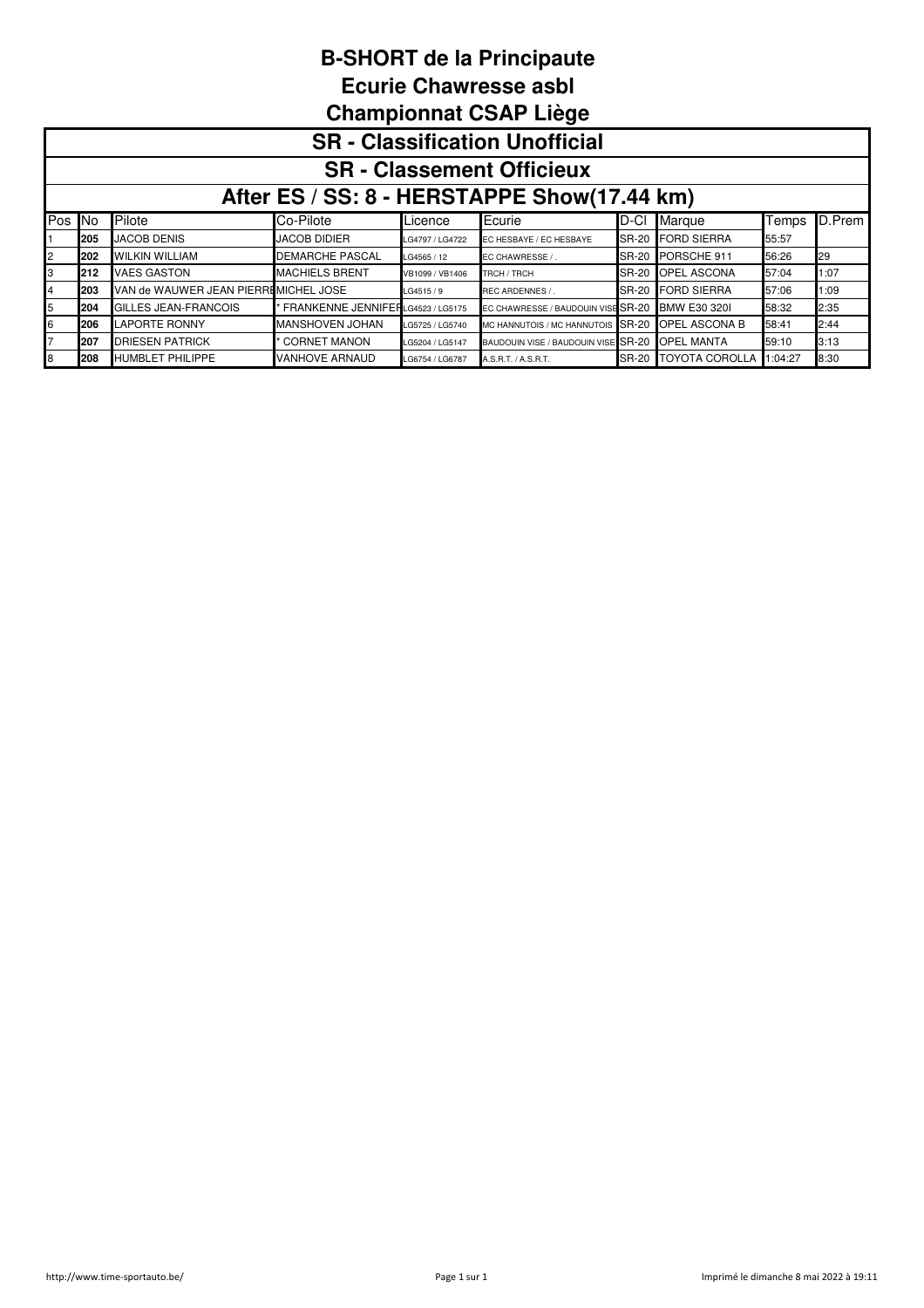**Ecurie Chawresse asbl**

|        | <b>D4 - Classification Unofficial</b>                                                                                                                 |                                        |                                                   |                    |                                               |          |                         |       |                |  |  |  |  |
|--------|-------------------------------------------------------------------------------------------------------------------------------------------------------|----------------------------------------|---------------------------------------------------|--------------------|-----------------------------------------------|----------|-------------------------|-------|----------------|--|--|--|--|
|        | <b>D4 - Classement Officieux</b>                                                                                                                      |                                        |                                                   |                    |                                               |          |                         |       |                |  |  |  |  |
|        | After ES / SS: 8 - HERSTAPPE Show(17.44 km)                                                                                                           |                                        |                                                   |                    |                                               |          |                         |       |                |  |  |  |  |
| Pos No |                                                                                                                                                       | Pilote                                 | Co-Pilote                                         | Licence            | <b>Ecurie</b>                                 | ID-CI.   | Marque                  | Temps | <b>ID.Prem</b> |  |  |  |  |
|        | Classe / Clas 4-12                                                                                                                                    |                                        |                                                   |                    |                                               |          |                         |       |                |  |  |  |  |
|        | 41                                                                                                                                                    | PEIFFER NICOLA                         | <b>SCHMITZ QUENTIN</b>                            |                    | LG6408 / LG6417 AMC ST-VITH / AMC ST-VIT 4-12 |          | CITROEN C2R2 MAX 53:24  |       |                |  |  |  |  |
|        | Classe / Clas 4-13                                                                                                                                    |                                        |                                                   |                    |                                               |          |                         |       |                |  |  |  |  |
|        | <b>DEHAYE AURELIE</b><br><b>TYCHON AURELIE</b><br>53:53<br>19<br><b>VW GOLF</b><br>BAUDOUIN VISE / AMC ST-4-13<br>LG5150 / LG4173                     |                                        |                                                   |                    |                                               |          |                         |       |                |  |  |  |  |
| 2      | 54:55<br>21<br><b>DEDONCKER KRIS</b><br>FIAT PUNTO S2000<br>1:02<br>DEDONCKER ELISE BT1475 / BT1511<br>$4 - 13$<br>ICE POL / ICE POL                  |                                        |                                                   |                    |                                               |          |                         |       |                |  |  |  |  |
| 3      | 2:26<br>24<br><b>CONARD DAVID</b><br><b>RENAULT CLIO</b><br>56:19<br><b>HENDRICKX DAVID</b><br>$4 - 13$<br>RT TITANIC / RT TITANIC<br>AN4664 / LI7748 |                                        |                                                   |                    |                                               |          |                         |       |                |  |  |  |  |
| 4      | 2:36<br>20<br><b>MARTIN OLIVIER</b><br><b>RENAULT CLIO R3T</b><br>56:29<br><b>HICK STEFAN</b><br>EAST BELGIAN RT / JALHA 4-13<br>LG4298 / LG6224      |                                        |                                                   |                    |                                               |          |                         |       |                |  |  |  |  |
| 5      | 23                                                                                                                                                    | <b>DEFFET YVES</b>                     | THIRY GUY                                         | LG6795 / LG4187    | A.S.R.T. / AMC ST-VITH                        | $4 - 13$ | <b>CITROEN DS3</b>      | 57:42 | 3:49           |  |  |  |  |
|        |                                                                                                                                                       |                                        |                                                   | Classe / Clas 4-14 |                                               |          |                         |       |                |  |  |  |  |
|        | 5                                                                                                                                                     | <b>DEPREAY CHRISTOP</b>                | <b>ROLIN AURORE</b>                               | LG4552 / LG4592    | EC CHAWRESSE / EC CHA 4-14                    |          | MITSUBISHI LANCEI 49:43 |       |                |  |  |  |  |
| 2      | $\overline{2}$                                                                                                                                        | <b>BREITTMAYER EMILE THOMAS ALEXIS</b> |                                                   | 1/3045448          |                                               | $4 - 14$ | <b>SKODA FABIA R5</b>   | 50:05 | 22             |  |  |  |  |
| 3      | 4                                                                                                                                                     |                                        | FERETTE FRANCOIS DENEUMOSTIER JER LG5870 / LG5815 |                    | LES VOLANTS / LES VOLAI <sup>4-14</sup>       |          | <b>MITSUBISHI EVO 9</b> | 50:24 | 41             |  |  |  |  |
| 4      | 3                                                                                                                                                     | POELMANS JOHNNY                        | VANDEPOEL NICKY 2/ WV8929                         |                    | / ATLANTIC                                    | $4 - 14$ | <b>FORD FIESTA R5</b>   | 50:26 | 43             |  |  |  |  |
| 5      |                                                                                                                                                       | <b>MOREE ERIK</b>                      | <b>MEIJS PASCAL</b>                               | 22435 / 26299      |                                               | $4 - 14$ | <b>CITROEN DS3 R5</b>   | 51:09 | 1:26           |  |  |  |  |
| 6      | 6                                                                                                                                                     | <b>HENRY JULIEN</b>                    | <b>BASTIN DOMINIQUE</b>                           | 5 / LG4395         | / EAST BELGIAN RT                             | $4 - 14$ | <b>MITSUBISHI EVO 9</b> | 51:45 | 2:02           |  |  |  |  |
| 7      | 7                                                                                                                                                     | VANDEVELDE EDDY                        | <b>SIMONS KRISTIEN</b>                            | LG4770 / LG4771    | EC HESBAYE / EC HESBAY 4-14                   |          | <b>MITSUBISHI EVO X</b> | 52:36 | 2:53           |  |  |  |  |
| 8      | 16                                                                                                                                                    | <b>KEYEN PATRICK</b>                   | APER STIJN                                        | LG4831 / LG4842    | EC HESBAYE / EC HESBAY 4-14                   |          | <b>BMW 130i M3</b>      | 52:49 | 3:06           |  |  |  |  |
| 9      | 14                                                                                                                                                    | <b>GUILLICK MICHEL</b>                 | LEJEUNE CHARLINE LG4666 / LG4779                  |                    | EC HESBAYE / EC HESBAY 4-14                   |          | BMW MB E46              | 54:21 | 4:38           |  |  |  |  |
| 10     | 15                                                                                                                                                    | <b>HOEBREGS RONALD MIEVIS JOREN</b>    |                                                   | LI7792 / LI1387    | NRT / TRCH                                    | $4 - 14$ | BMW M3E30               | 57:36 | 7:53           |  |  |  |  |
| 11     | 11<br><b>VANRIJKEL LUC</b><br><b>VANRIJKEL INYA</b><br>$4 - 14$<br><b>SUBARU IMPREZA</b><br>12:10<br>1:01:53<br>VB8938 / VB1015<br>NRT / NRT          |                                        |                                                   |                    |                                               |          |                         |       |                |  |  |  |  |
| 12     | 9<br><b>LUX CHRISTOPHE</b><br>SAINTVITEUX NICOLALG5800 / LG5837<br><b>SUBARU IMPREZA</b><br>14:37<br>LES VOLANTS / LES VOLAI 4-14<br>1:04:20          |                                        |                                                   |                    |                                               |          |                         |       |                |  |  |  |  |
|        |                                                                                                                                                       |                                        |                                                   | Classe / Clas 4-15 |                                               |          |                         |       |                |  |  |  |  |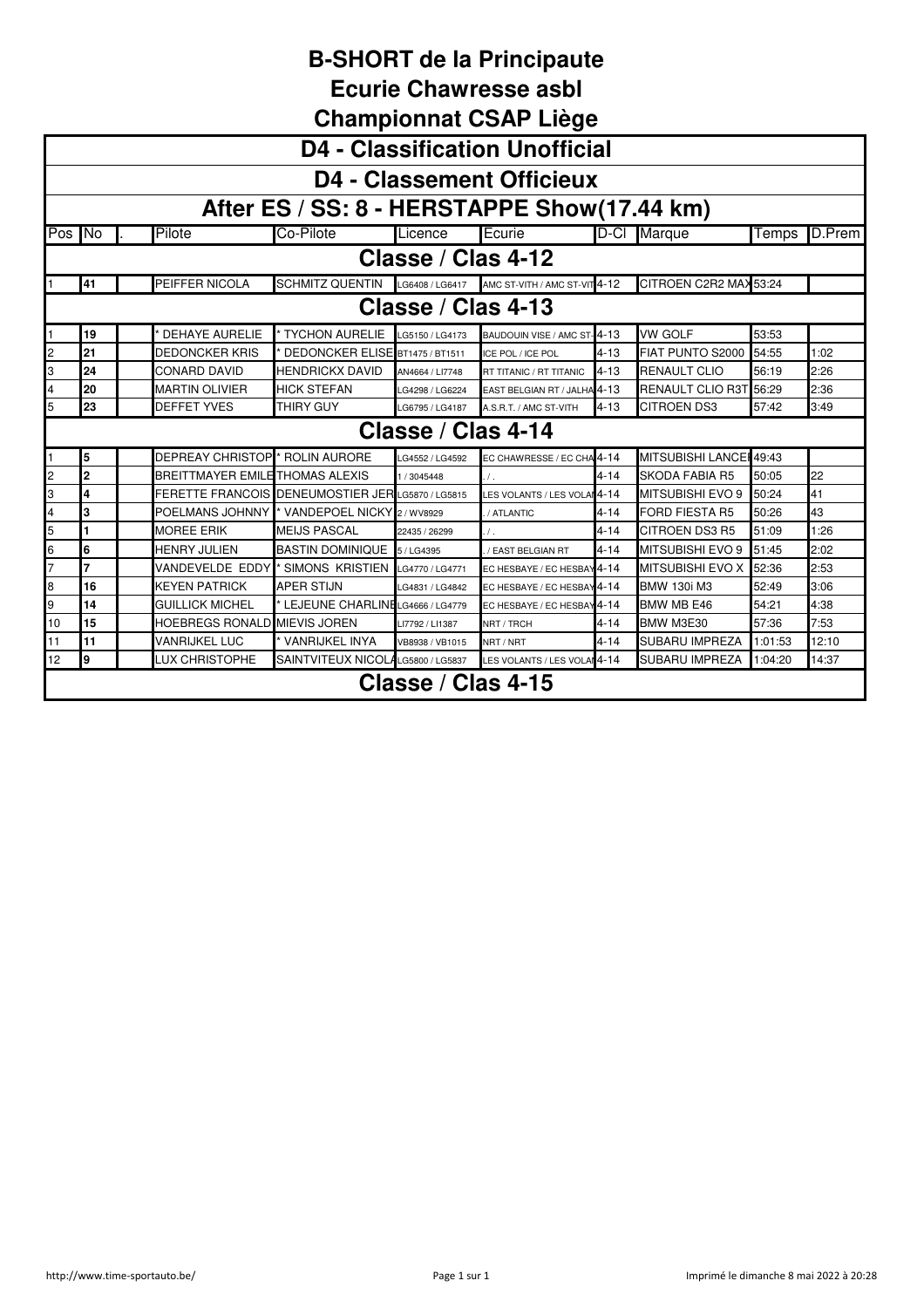**Ecurie Chawresse asbl**

|        | D1-D2-D3 - Classification Unofficial |  |                                               |                                             |                                   |                                                            |         |                                     |                    |              |  |  |
|--------|--------------------------------------|--|-----------------------------------------------|---------------------------------------------|-----------------------------------|------------------------------------------------------------|---------|-------------------------------------|--------------------|--------------|--|--|
|        | D1-D2-D3 - Classement Officieux      |  |                                               |                                             |                                   |                                                            |         |                                     |                    |              |  |  |
|        |                                      |  |                                               | After ES / SS: 8 - HERSTAPPE Show(17.44 km) |                                   |                                                            |         |                                     |                    |              |  |  |
| Pos    | No                                   |  | Pilote                                        | Co-Pilote                                   | Licence                           | Ecurie                                                     |         | D-Cl Marque                         | Temps              | D.Prem       |  |  |
|        |                                      |  |                                               |                                             | Classe / Clas 1-1                 |                                                            |         |                                     |                    |              |  |  |
|        |                                      |  |                                               |                                             | Classe / Clas 1-2                 |                                                            |         |                                     |                    |              |  |  |
|        | 91                                   |  | <b>FREHISSE SEBASTIE</b>                      |                                             |                                   | FREHISSE ANGELIC LG4576 / LG4571 EC CHAWRESSE / EC CHA 1-2 |         | <b>RENAULT CLIO</b>                 | 1:01:33            |              |  |  |
|        |                                      |  |                                               |                                             | Classe / Clas 1-3                 |                                                            |         |                                     |                    |              |  |  |
|        |                                      |  |                                               |                                             |                                   |                                                            |         |                                     |                    |              |  |  |
|        |                                      |  |                                               |                                             | Classe / Clas 2-4                 |                                                            |         |                                     |                    |              |  |  |
| 2      | 90<br>86                             |  | <b>SWENNEN LOIC</b><br><b>ROBYNS PHILIPPE</b> | PROSMANS TOM<br><b>DUPUIS MANON</b>         | LG6105 / LG6087                   | RC ORGANISATION / RC O 2-4                                 | $2 - 4$ | <b>SUZUKI SWIFT</b><br>SUZUKI SWIFT | 1:01:37<br>1:02:29 | 52           |  |  |
| 3      | 88                                   |  | <b>BOHAIN AXEL</b>                            | HEUCHAMPS MAURE HT2827/7                    | LG6804 / LG6805                   | HMC / HMC<br>RAC / .                                       | $2 - 4$ | CITROEN SAXO                        | 1:09:13            | 7:36         |  |  |
|        |                                      |  |                                               |                                             | Classe / Clas 2-5                 |                                                            |         |                                     |                    |              |  |  |
| 1      | 84                                   |  | <b>CUNIN SYLVAIN</b>                          | <b>GRANDMONT JULIE</b>                      | NA8495 / NA9120                   | N.E.W. Racing / EC Bayard 2-5                              |         | PEUGEOT 106                         | 58:06              |              |  |  |
| 2      | 73                                   |  | <b>MICHEL Aubry</b>                           | MICHEL Gatien                               | LG4525 / LG4607                   | EC CHAWRESSE / EC CHA 2-5                                  |         | Citroen Saxo                        | 59:25              | 1:19         |  |  |
| 3      | 79                                   |  | <b>BERCK CEDRIC</b>                           | RASKIN BENOIT                               | LG5226 / LG5168                   | BAUDOUIN VISE / BAUDOL 2-5                                 |         | CITROEN SAXO                        | 1:00:14            | 2:08         |  |  |
| 4      | 83                                   |  | KIELBASA NICOLAS                              | <b>WALTZING LOUISE</b>                      | NA8655 / LG6740                   | EC Bayard / A.S.R.T.                                       | $2 - 5$ | Peugeot 206                         | 1:00:38            | 2:32         |  |  |
| 5      | 82                                   |  | CHRISTIAENS JEAN                              | <b>MORUE LAURINE</b>                        | LG4684 / LG4682                   | EC HESBAYE / EC HESBAY 2-5                                 |         | CITROEN SAXO                        | 1:02:38            | 4:32         |  |  |
| 6      | 85                                   |  | <b>SCHOENAERS BART</b>                        | <b>SWITTEN DAFNE</b>                        | LI8596 / LI8965                   | NRT / NRT                                                  | 2-5     | OPEL CORSA A                        | 1:02:59            | 4:53         |  |  |
| 7      | 76                                   |  | <b>MONBALLIN DIDIER</b>                       | LECLERCQ JOEL                               | LG4277 / LG4746                   | CAN-HAM / HESBAYE MC                                       | 2-5     | RENAULT TWINGO                      | 1:03:19            | 5:13         |  |  |
| 8      | 78                                   |  | <b>DESSAUCY HERVE</b>                         | VANGEEBERGEN FR/LG4583 / LG4526             |                                   | EC CHAWRESSE / EC CHA 2-5                                  |         | Peugeot 208                         | 1:06:16            | 8:10         |  |  |
|        |                                      |  |                                               |                                             | Classe / Clas 2-6                 |                                                            |         |                                     |                    |              |  |  |
| 1      | 65                                   |  | <b>LAHY FAUSTIN</b>                           | BEAUVE ADRIEN                               | LG6251 / LG6252                   | JALHAY MC / JALHAY MC                                      | 2-6     | RENAULT CLIO2 RS 54:17              |                    |              |  |  |
| 2      | 61                                   |  | <b>DACO ALAIN</b>                             | JACQUEMIN COREN <sup>-</sup>                | LG4538 / NA8326                   | EC CHAWRESSE / EC Baya 2-6                                 |         | RENAULT CLIO                        | 56:34              | 2:17         |  |  |
| 3      | 63                                   |  | LEPAILY KEVIN                                 | TOFFOLI PRIMO                               | LG5121 / LG5131                   | BAUDOUIN VISE / BAUDOL 2-6                                 |         | RENAULT CLIO RS                     | 57:23              | 3:06         |  |  |
| 4      | 62                                   |  | DACO ZOE                                      | DEGLIN FRANCOIS                             | LG4579 / LX7732                   | EC CHAWRESSE / MCHS                                        | 2-6     | RENAULT CLIO                        | 58:21              | 4:04         |  |  |
|        |                                      |  |                                               |                                             | Classe / Clas 2-7                 |                                                            |         |                                     |                    |              |  |  |
|        |                                      |  |                                               |                                             | Classe / Clas 3-8                 |                                                            |         |                                     |                    |              |  |  |
|        | 68                                   |  | PIRNAY MICHAEL                                | <b>ACEDO FELIX</b>                          | LG4103 / LG4117                   | JALHAY MC / JALHAY MC                                      | $3-8$   | CITROEN AX SPORT54:55               |                    |              |  |  |
| 2      | 72                                   |  | ORBAN EMILIEN                                 | WILMET EMMANUEL NA8068 / NA9224             |                                   | R.R.C.Mosan / EC Bayard                                    | $3 - 8$ | PEUGEOT 106                         | 56:41              | 1:46         |  |  |
| 3      | 70                                   |  | RADOUX LIONEL                                 | THONNARD VALENTI LG6837 / LG6772            |                                   | A.S.R.T. / A.S.R.T.                                        | $3 - 8$ | PEUGEOT 106                         | 59:58              | 5:03         |  |  |
| 4      | 71                                   |  | <b>BERNARD JULIEN</b>                         | MIEVIS LOGAN                                | LG4778 / LG4705                   | HESBAYE MC / HESBAYE N3-8                                  |         | PEUGEOT 106 RALL                    | 1:03:54            | 8:59         |  |  |
|        |                                      |  |                                               |                                             | Classe / Clas 3-9                 |                                                            |         |                                     |                    |              |  |  |
| 1      | 47                                   |  | <b>VERBOVEN RAPHAEL</b>                       | <b>HENRY DAPHNE</b>                         | LG4545 / NA8231                   | EC CHAWRESSE / N.E.W. I 3-9                                |         | OPEL CORSA                          | 55:39              |              |  |  |
| 2      | 59                                   |  | <b>DETHIEGE GILLES</b>                        | YERNA THOMAS                                | NA9929 / NA9857                   | N.E.W. Racing / N.E.W. Rac 3-9                             |         | PEUGEOT 106 GTI                     | 55:54              | 15           |  |  |
| 3      | 48                                   |  | <b>MARISSAL ANTONIN</b>                       | ORBAN CELINE                                | LG6228 / LG6238                   | JALHAY MC / JALHAY MC                                      | 3-9     | OPEL CORSA A GSI 56:18              |                    | 39           |  |  |
| 4      | 54                                   |  | SCHMIDT CEDRIC                                | RE GINO                                     | LG5310 / LG4365                   | EAST BELGIAN RT / EAST I 3-9                               |         | OPEL CORSA                          | 56:32              | 53           |  |  |
| 5      | 55                                   |  | MAHAUT TOM                                    | GILLES DENIS                                | G4839 / LG4807                    | EC HESBAYE / EC HESBAY                                     | 3-9     | CITROEN SAXO                        | 56:42              | 1:03         |  |  |
| 6<br>7 | 46<br>53                             |  | <b>BLAISE RAPHAEL</b><br>VAN KESSEL PATRIC    | <b>BOLAND SOPHIE</b><br><b>FALQUE LAURA</b> | LG4112 / LG6201                   | JALHAY MC / JALHAY MC<br>HESBAYE MC / N.E.W. Rac 3-9       | 3-9     | SKODA FABIA R2<br>CITROEN SAXO      | 57:32<br>57:57     | 1:53<br>2:18 |  |  |
| 8      | 50                                   |  | DE KRAHE SEBASTIE                             | LOHAY YORICK                                | G4721 / NA9208.<br>G5192 / LG5235 | BAUDOUIN VISE / BAUDOL 3-9                                 |         | CITROEN SAXO                        | 59:10              | 3:31         |  |  |
| 9      | 58                                   |  | DUCHESNE JEAN-LO                              | <b>BRASSEUR NATHAL</b>                      | LG4273 / LG5593                   | CAN-HAM / MARCHIN AC                                       | 3-9     | PEUGEOT 106GTI                      | 1:00:15            | 4:36         |  |  |
| 10     | 52                                   |  | MOTTOULLE DAVID                               | URBAIN PATRICK                              | LG5753 / LG5769                   | MC HANNUTOIS / MC HANI3-9                                  |         | PEUGEOT 205 GTI                     | 1:00:55            | 5:16         |  |  |
| 11     | 56                                   |  | KOHL FERNAND                                  | REENAERS JEAN-PIELG4135 / LG4136            |                                   | JALHAY MC / JALHAY MC                                      | 3-9     | SUZUKI SWIFT SPO                    | 1:04:28            | 8:49         |  |  |
|        |                                      |  |                                               |                                             | Classe / Clas 3-10                |                                                            |         |                                     |                    |              |  |  |
| 1      | 26                                   |  | TORDEURS CORENT JADOT THOMAS                  |                                             | LG5713 / LG5717                   | MC HANNUTOIS / MC HANI 3-10                                |         | RENAULT CLIO                        | 53:06              |              |  |  |
| 2      | 25                                   |  | NANDRIN ERIC                                  | NANDRIN ARMAND                              | LG5736 / LG5737                   | MC HANNUTOIS / MC HANI 3-10                                |         | RENAULT CLIO RS                     | 53:12              | 6            |  |  |
| 3      | 27                                   |  | SCHMETZ DAVID                                 | BLAISE JEAN-FRANC                           | LG5325 / LG4158                   | EAST BELGIAN RT / JALHA 3-10                               |         | OPEL ASTRA                          | 53:55              | 49           |  |  |
| 4      | 31                                   |  | VERDIN YANNICK                                | HAQUET SEBASTIEN                            | LG6783 / NA8211                   | A.S.R.T. / Namur R.C.                                      | 3-10    | PEUGEOT 306                         | 54:52              | 1:46         |  |  |
| 5      | 35                                   |  | <b>HUYSMANS FREDERI</b>                       | LOPES PASCAL                                | LG6195 / 4                        | JALHAY MC / .                                              | 3-10    | PEUGEOT 206 RC                      | 55:16              | 2:10         |  |  |
| 6      | 36                                   |  | <b>BENAETS ERIK</b>                           | <b>MOONS ERIK</b>                           | .14131 / LI7782                   | NRT / NRT                                                  | 3-10    | RENAULT CLIO R3 N55:38              |                    | 2:32         |  |  |
| 7      | 38                                   |  | HENDERIX CHRISTOI HENDERIX EDDY               |                                             | .14689 / LI1349                   | NRT / NRT                                                  | 3-10    | RENAULT CLIO RS                     | 56:00              | 2:54         |  |  |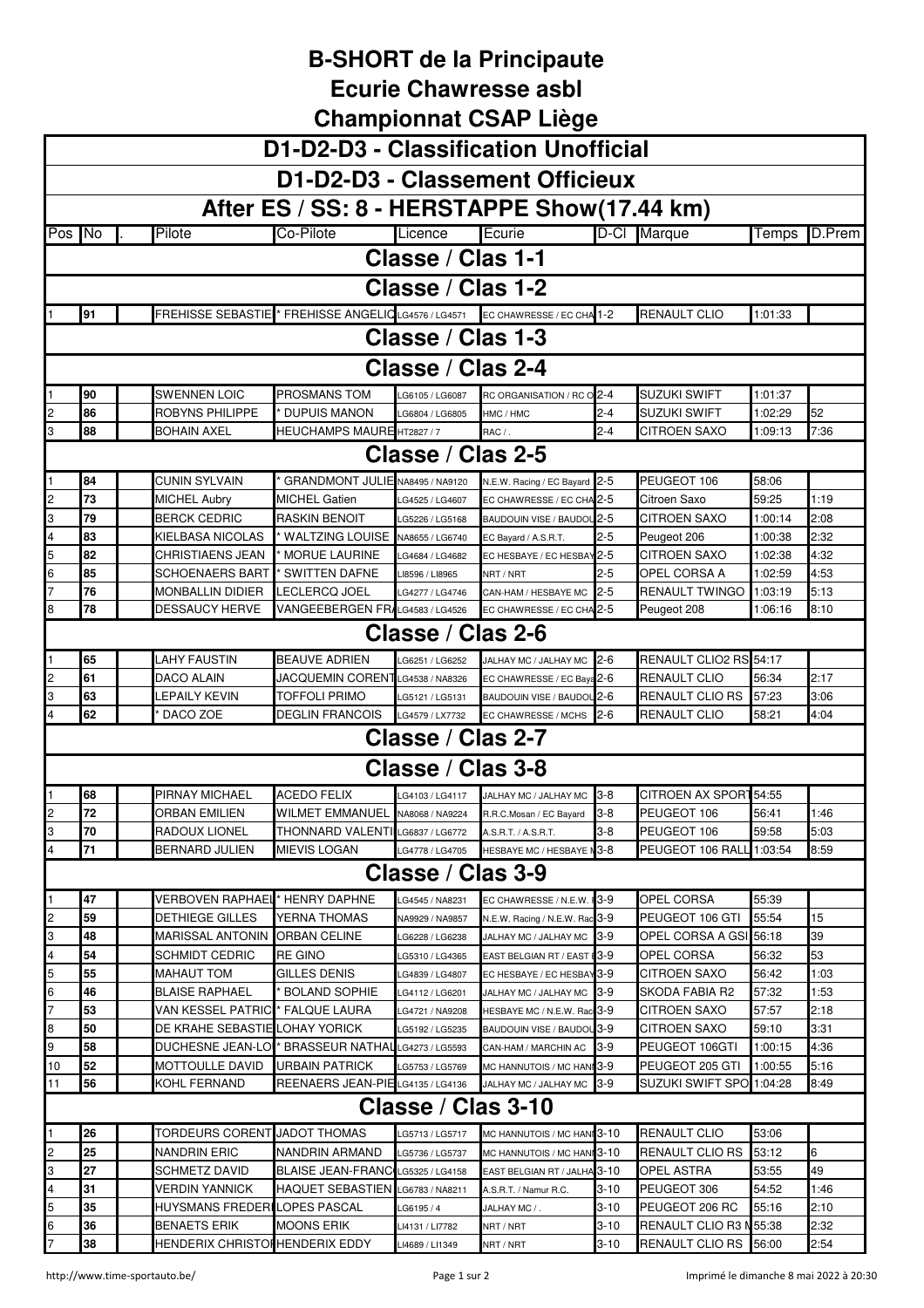| 8  | 39 | <b>LEMMENS ALAN</b>    | <b>BECKERS BENOIT</b>            | LG5326 / LG4296    | EAST BELGIAN RT / EAST 13-10    | <b>RENAULT CLIO</b> | 56:44   | 3:38  |
|----|----|------------------------|----------------------------------|--------------------|---------------------------------|---------------------|---------|-------|
|    | 32 | LEPAILY LUDOVIC        | <b>CRAVILLON HUGO</b>            | LG5219 / LG5726    | BAUDOUIN VISE / MC HAN 3-10     | <b>RENAULT CLIO</b> | 57:17   | 4:11  |
| 10 | 29 | <b>GOYENS OLIVIER</b>  | REMILLY JONATHAN NA9895 / NA9512 |                    | N.E.W. Racing / N.E.W. Rac 3-10 | <b>RENAULT CLIO</b> | 1:17:01 | 23:55 |
|    |    |                        |                                  | Classe / Clas 3-11 |                                 |                     |         |       |
|    | 40 | <b>MAZIERS DIMITRI</b> | MEULEMANS DAVID LG4522 / LG4593  |                    | EC CHAWRESSE / EC CHA 3-11      | <b>FORD FOCUS</b>   | 1:01:29 |       |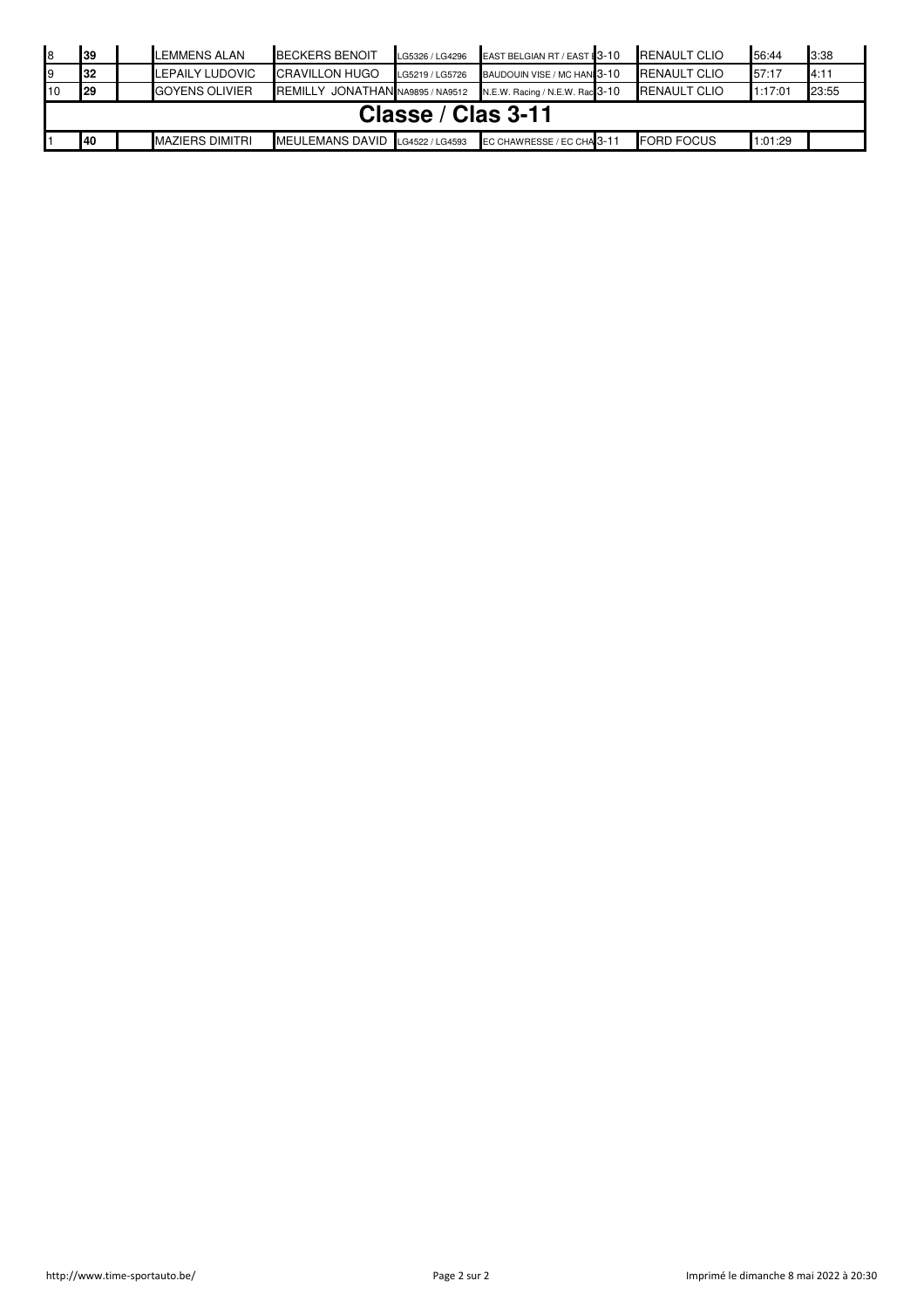#### **Ecurie Chawresse asbl**

|   | <b>PH - Classification Unofficial</b>                                                                         |                                         |                                   |                 |                                                       |  |                                                     |         |      |  |  |  |  |  |
|---|---------------------------------------------------------------------------------------------------------------|-----------------------------------------|-----------------------------------|-----------------|-------------------------------------------------------|--|-----------------------------------------------------|---------|------|--|--|--|--|--|
|   |                                                                                                               |                                         |                                   |                 |                                                       |  |                                                     |         |      |  |  |  |  |  |
|   | <b>PH - Classement Officieux</b>                                                                              |                                         |                                   |                 |                                                       |  |                                                     |         |      |  |  |  |  |  |
|   | After ES / SS: 8 - HERSTAPPE Show(17.44 km)                                                                   |                                         |                                   |                 |                                                       |  |                                                     |         |      |  |  |  |  |  |
|   | Pos No<br>Co-Pilote<br>Ecurie<br>Marque<br>D.Prem<br>Pilote<br>D-Cl<br>Licence<br>Temps                       |                                         |                                   |                 |                                                       |  |                                                     |         |      |  |  |  |  |  |
|   | Classe / Clas PH-16                                                                                           |                                         |                                   |                 |                                                       |  |                                                     |         |      |  |  |  |  |  |
|   | BERNARD AURELIEN MIEVIS JOSUA<br>HESBAYE MC / HESBAYE N PH-16 OPEL CORSA<br>261<br>1:03:36<br>LG4678 / LG4806 |                                         |                                   |                 |                                                       |  |                                                     |         |      |  |  |  |  |  |
|   | Classe / Clas PH-17                                                                                           |                                         |                                   |                 |                                                       |  |                                                     |         |      |  |  |  |  |  |
|   | 258                                                                                                           | VAN ROMPAEY PETE CELEN JOZEF            |                                   | AN3451 / AN8817 | RT TITANIC / RT TITANIC                               |  | PH-17 LADA 2105                                     | 1:01:10 |      |  |  |  |  |  |
|   |                                                                                                               |                                         |                                   |                 | Classe / Clas PH-18                                   |  |                                                     |         |      |  |  |  |  |  |
|   | 252                                                                                                           | <b>TOLLET EMILE</b>                     | * MATTART GERALDI NA9143 / LG5796 |                 | N.E.W. Racing / LES VOLAN PH-18 FORS ESCORT MK 156:48 |  |                                                     |         |      |  |  |  |  |  |
| 2 | 251                                                                                                           | <b>HELLINGS PHILIPPE</b>                | HEUSICOM NICOLAS LG5134 / LG5128  |                 |                                                       |  | BAUDOUIN VISE / BAUDOU PH-18 FORD ESCORT MKII 59:04 |         | 2:16 |  |  |  |  |  |
| 3 | 254                                                                                                           | <b>RENARD LAURENT</b>                   | FRAIPONT DOMINIQU NA9915 / NA8373 |                 | A.C. Namur / A.C. Namur                               |  | PH-18 FORD ESCORT RS 1:02:02                        |         | 5:14 |  |  |  |  |  |
| 4 | 256                                                                                                           | <b>LECLERE GUY</b>                      | <b>LECLERE KEVIN</b>              | LI7459 / LI7460 | NRT / NRT                                             |  | PH-18 FORD ESCORT MK2 1:03:36                       |         | 6:48 |  |  |  |  |  |
| 5 | 255                                                                                                           | <b>DONEUX MARC</b>                      | <b>DONEUX XAVIER</b>              | LG4596 / LG4597 |                                                       |  | EC CHAWRESSE / EC CHA PH-18 OPEL KADETT GTE 1:04:58 |         | 8:10 |  |  |  |  |  |
| 6 | 257                                                                                                           | <b>COPPEJANS PATRICI DE JAEGER MIKE</b> |                                   | LG4664 / LG4665 | EC HESBAYE / EC HESBAY PH-18 BMW 320 E21              |  |                                                     | 1:06:28 | 9:40 |  |  |  |  |  |
|   |                                                                                                               |                                         |                                   |                 | Classe / Clas PH-19                                   |  |                                                     |         |      |  |  |  |  |  |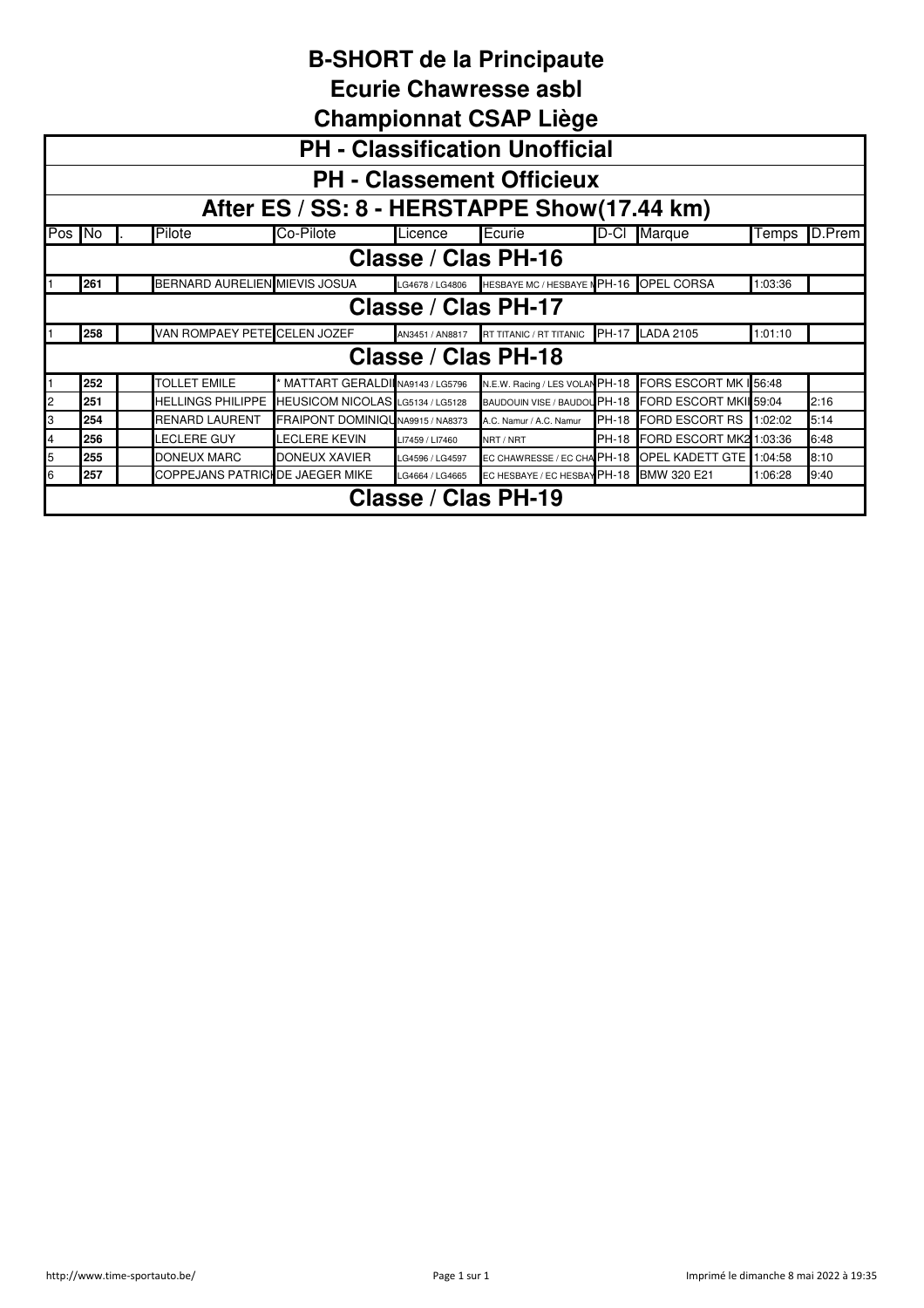|            | <b>GHAT</b>                                 | B-Short de la Principauté   |                              |                         |                             |                                |                | 08/05/22 18:12 |
|------------|---------------------------------------------|-----------------------------|------------------------------|-------------------------|-----------------------------|--------------------------------|----------------|----------------|
|            | <b>Execute</b>                              | Liste des abandons          | http://www.time-sportauto.be |                         |                             |                                |                |                |
| <b>109</b> |                                             |                             | <b>Reste</b>                 | 81                      | <b>Nombre</b><br>d'abandons |                                | 28             | 25.69%         |
| N°.        | <b>Pilote</b>                               | <b>CoPilote</b>             | <b>Voiture</b>               | $\overline{\mathsf{D}}$ | $\overline{\text{CI}}$      | $\underline{\mathsf{N}}^\circ$ | ES             | <b>Motif</b>   |
| 18         | <b>THIRY PATRICK</b>                        | <b>DEMOULIN DEBORAH</b>     | PEUGEOT 306                  | 4                       | 13                          | 18                             | 1              | Cardan         |
| 22         | <b>GERARD GREGORY</b>                       | DE MOL YOAN                 | PEUGOT 205 KC                | 4                       | 13                          | 22                             | 1              | Roue           |
| 37         | <b>GOFFIN THIERRY</b>                       | <b>HOYOUX GILLES</b>        | PEUGEOT 206                  | 3                       | 10                          | 37                             | 1              | Moteur         |
| 30         | <b>PICCININI WALTER</b>                     | <b>MARECHAL FABIAN</b>      | <b>RENAULT CLIO</b>          | 3                       | 10                          | 30                             | $\mathbf{2}$   | Mecanique      |
| 80         | <b>BUYLE ANTOINE</b>                        | <b>MAITREJEAN GUILLAUME</b> | <b>CITROEN SAXO VTS 16V</b>  | $\overline{2}$          | 5                           | 80                             | $\overline{2}$ |                |
| 211        | <b>JACOBS FILIP</b>                         | <b>BOUVART DORIAN</b>       | <b>OPEL MANTA</b>            | <b>SR</b>               | 20                          | 211                            | $\mathbf{2}$   | Radiateur      |
| 259        | <b>PEETERS GUY</b>                          | <b>VAN ROMPAEY PEGGY</b>    | <b>LADA 2107</b>             | <b>PH</b>               | 17                          | 259                            | $\mathbf{2}$   | Amortisseur    |
| 28         | <b>VANDEVELDE BART</b>                      | <b>CROES BEN</b>            | <b>RENAULT CLIO R3</b>       | 3                       | 10                          | 28                             | 3              | Moteur         |
| 42         | <b>REMILLY JORDAN</b>                       | <b>SERLEZ MICHAEL</b>       | PEUGEOT 206                  | 4                       | 12                          | 42                             | 3              | Moteur         |
| 44         | <b>DARDENNE DAVID</b>                       | PESTIAUX DAVID              | <b>OPEL ADAM</b>             | 4                       | 12                          | 44                             | 3              |                |
| 66         | <b>WOLFS RONNY</b>                          | <b>CLOSE ROMIN</b>          | <b>RENAULT CLIO</b>          | $\overline{2}$          | 6                           | 66                             | 3              | Boîte          |
| 69         | VAN KESSEL LOUIS-FRANCOIS                   | <b>NYSSEN JEAN-JACQUES</b>  | PEUGEOT 205                  | 3                       | 8                           | 69                             | 3              | Sortie         |
| 87         | <b>FABRY YVES</b>                           | <b>ORBAN ANDRE</b>          | <b>SUZUKI SWIFT</b>          | $\overline{2}$          | $\overline{4}$              | 87                             | 3              | Boîte          |
| 12         | <b>JACOBS JAN</b>                           | <b>SALMON LENNERT</b>       | MITSUBISHI LANCER EVO 7      | $\overline{4}$          | 14                          | 12                             | 4              | Mecanique      |
| 45         | <b>LARIVIERE BENOIT</b>                     | <b>DELAGE LUCAS</b>         | PEUGEOT 106                  | 4                       | 12                          | 45                             | 4              | Sortie         |
| 51         | <b>OTTO RENAUD</b>                          | <b>DECROUPETTE THIBAULT</b> | <b>CITROEN SAXO</b>          | 3                       | 9                           | 51                             | 4              | Boîte          |
| 60         | <b>GARSOU ARNAUD</b>                        | <b>WATHELET THOMAS</b>      | PEUGEOT 206                  | 3                       | 9                           | 60                             | 4              | Mecanique      |
| 64         | LALLEMENT JACQUES-ANTOINE BOULANGER ANTHONY |                             | <b>OPEL ASTRA</b>            | $\overline{2}$          | 6                           | 64                             | 4              | Cardan         |
| 67         | <b>CALLENS JOEL</b>                         | <b>WERION JEAN MICHEL</b>   | Peugeot 206                  | $\overline{2}$          | 6                           | 67                             | 4              | Mecanique      |
| 17         | <b>DEGELING ERIK</b>                        | <b>ONS ELS</b>              | BMW E36                      | 4                       | 14                          | 17                             | 5              | Mecanique      |
| 75         | <b>WERTZ JEAN FRANCOIS</b>                  | <b>WERTZ PIERRE YVES</b>    | PEUGEOT 206                  | $\overline{2}$          | 5                           | 75                             | 5              | Radiateur      |
| 89         | LALLEMENT MICHEL                            | <b>BRASSEUR JOEL</b>        | <b>SUZUKI SWIFT</b>          | $\overline{2}$          | 4                           | 89                             | 5              | Roue           |
| 253        | <b>LEONARD BERNARD</b>                      | <b>ERNOUX JULIEN</b>        | BMW E30                      | PH                      | 19                          | 253                            | 5              | Sortie         |
| 33         | <b>HORWARD GEOFFREY</b>                     | <b>HAUREGARD ALAIN</b>      | RENAULT CLIO                 | 3                       | 10 <sup>°</sup>             | 33                             | 6              | Cardan         |
| 260        | <b>CAMPFORS JELLE</b>                       | <b>DIONYS STEVEN</b>        | <b>LADA 2107</b>             | <b>PH</b>               | 17                          | 260                            | 6              |                |
| 74         | <b>NIVARD GREGORY</b>                       | <b>LEDOUX CAROLINE</b>      | <b>OPEL CORSA GSI</b>        | 2                       | 5                           | 74                             | 7              | Direction      |
| 201        | <b>WAUTHIER GUY</b>                         | <b>GLENET SARAH</b>         | OPEL ASCONA                  | <b>SR</b>               | 20                          | 201                            | $\mathbf{7}$   | <b>Moteur</b>  |
| <b>210</b> | <b>FRUYT LEF</b>                            | TIMMERMANS ANDREAS          | BMW E30                      | <b>SR</b>               | 20                          | 210                            | 7              | Roue           |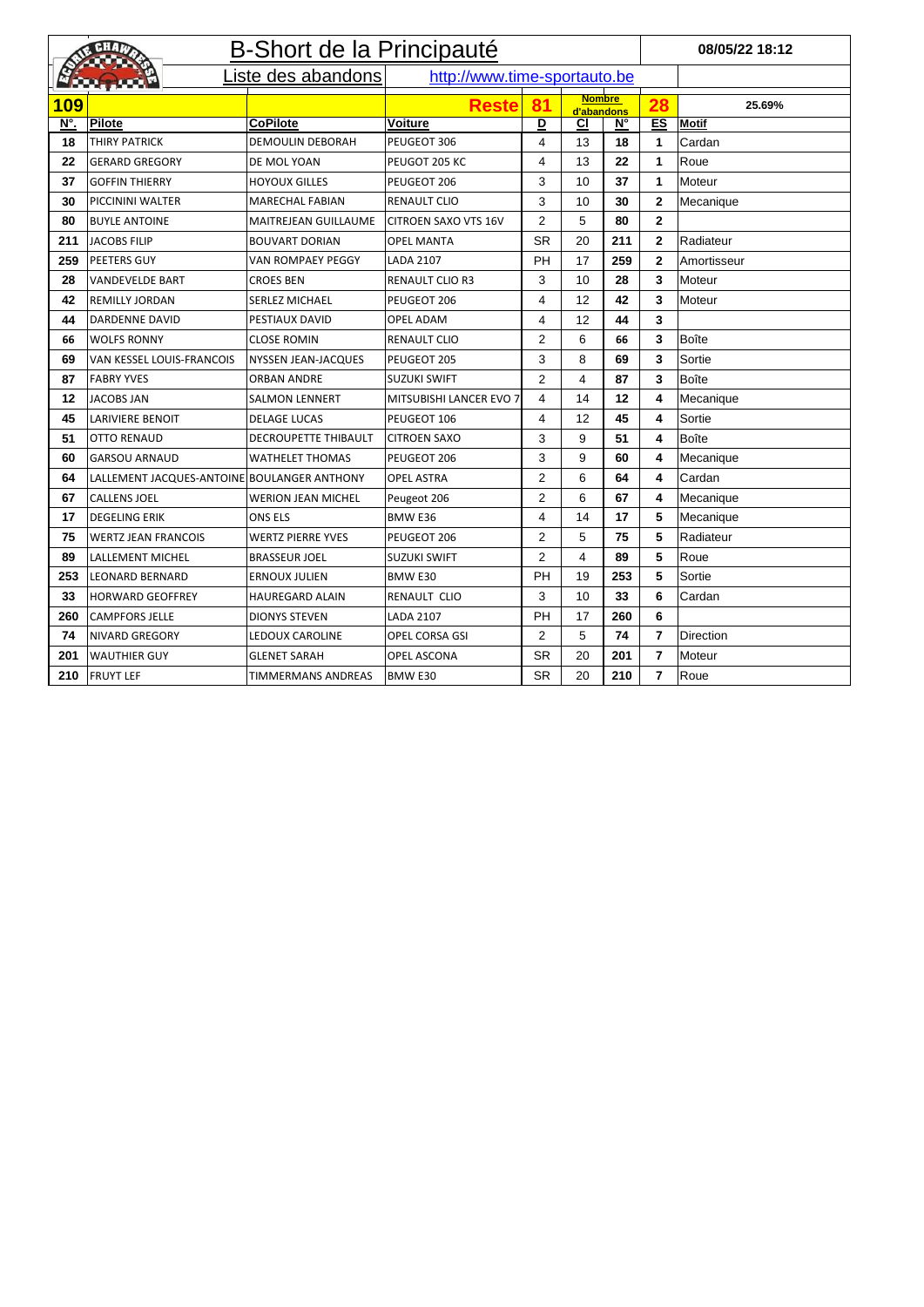#### **B-SHORT de la Principaute Ecurie Chawresse asbl D4**

| Pos            |         | Nr | Name                       |                   | Scr |
|----------------|---------|----|----------------------------|-------------------|-----|
|                |         |    | 1 - EC HESBAYE (Total: 41) |                   |     |
|                | $\star$ |    | SIMONS KRISTIEN            | <b>EC HESBAYE</b> |     |
| $\mathcal{P}$  | $\star$ |    | <b>VANDEVELDE EDDY</b>     | <b>EC HESBAYE</b> |     |
| 3              | $\star$ | 16 | <b>APER STIJN</b>          | EC HESBAYE        | 8   |
| $\overline{4}$ | $\star$ | 16 | <b>KEYEN PATRICK</b>       | <b>EC HESBAYE</b> | 8   |
| 5              | $\star$ | 14 | <b>GUILLICK MICHEL</b>     | <b>EC HESBAYE</b> |     |